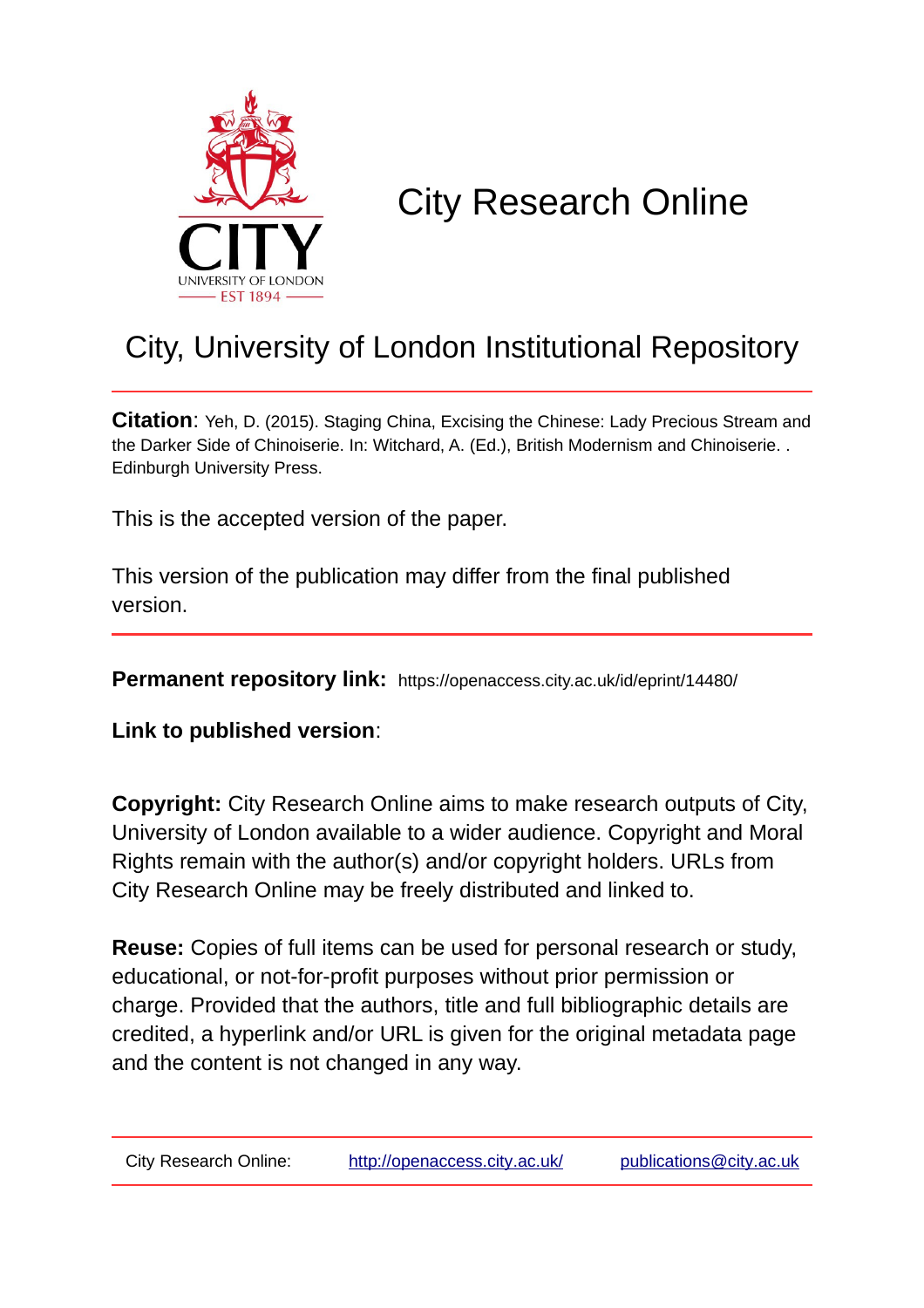### **Staging China, Excising the Chinese:** *Lady Precious Stream* **and The Darker Side of** *Chinoiserie*

#### Diana Yeh

On 27 November 1934, 'a traditional Chinese play', *Lady Precious Stream* premiered at the Little Theatre in the Adelphi off the Strand. Within months, its author, Shih-I Hsiung, an unknown student from China, was hurled into worldwide fame. *Lady Precious Stream* ran for three years in London, vying in 1936 with Michael Egan's *The Dominant Sex* as the longest running play. It was attended by powerful figures in British society including the Queen and successive prime ministers and critically acclaimed by J.B. Priestley and H.G. Wells, while George Bernard Shaw and Sir Barry Jackson selected it for the Malvern Theatre Festival. While there had been plays 'done in the Chinese manner' such as *The Yellow Jacket* (1913) and *The Circle of Chalk* (1929) on the English stage before, *Lady Precious Stream* was the first written by a Chinese playwright. It played a major role in reviving the fashion for 'all things Chinese' in the 1930s and contributed to the unprecedented success of the International Chinese Exhibition of Art at the Royal Academy in 1935.<sup>†</sup> This chapter examines the success of *Lady Precious Stream* in the context of British *chinoserie*  fashions in the first decades of the twentieth century. This at once comprised a fascination with 'China' among the social, intellectual and artistic elite, and the more denigrated vogue for mass-marketed 'Chinese' exotica among the wider public. In achieving both critical and popular acclaim, *Lady Precious Stream* highlights the connections between the two, and demands an acknowledgement of *chinoiserie*'s darker side.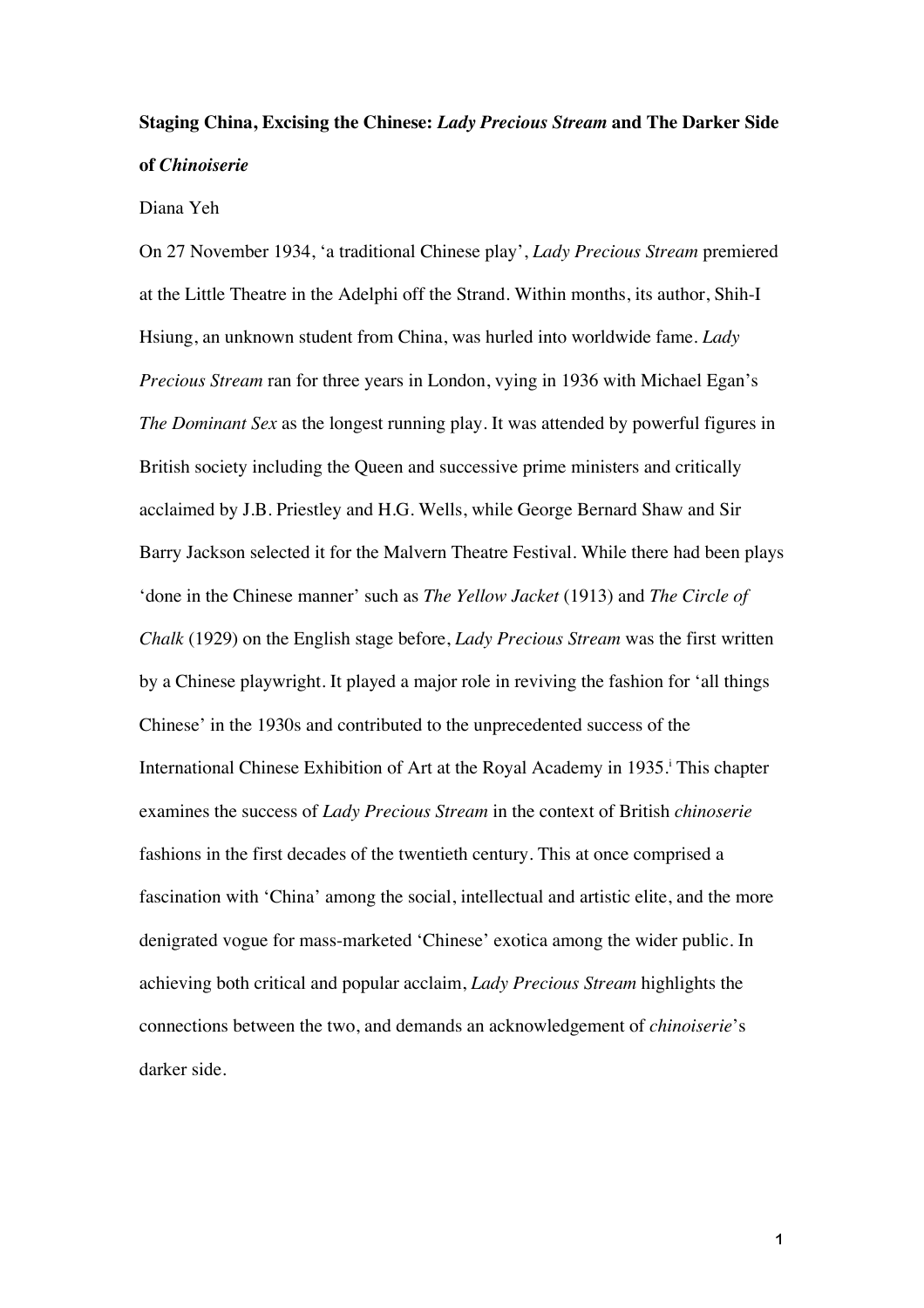*Chinoiserie* conventionally refers to a collection of objects, or a taste for decoration, in the Chinese style. Whether a 'Western' or 'Chinese' product, it signals 'a purely European idea of China', either 'the fabulous Cathay' or, more widely, 'any fanciful interpretation of Chinesness', and is inseparable from wider imaginings of the 'Orient'.ii Recently, it has been applied beyond the decorative arts to highlight the continuing aesthetic investment in an exotic China across cultural forms from literature to theatre, film, music, and others, into the twenty-first century. This chapter considers *chinoiserie* as a constitutive element of British modernism in the first decades of the twentieth century. Yet it also conceptualises *chinoiserie* as a powerful social force that has played a significant role in sustaining the social order, and which therefore has profound implications on the lives of those defined as Chinese. Understanding *chinoiserie* as inseparable from racialisation processes central to the project of imperialism, this chapter locates it within broader questions of the racial formations of modernity, highlighting its interconnections with questions of civilisation, empire, war, gender, and nation in Britain and China. The chapter first considers Hsiung's attempt in the writing of *Lady Precious Stream* to contest *chinoiserie* fantasies and define a modern Chinese national identity. It then discusses the first production of the play by the People's National Theatre, recognised for disseminating innovations in European theatre, examining its use of long-established traditions of *chinoiserie*. Finally, by discussing the contradictory reception of the play, in which it was variously hailed as a piece of *chinoiserie* and as a work of avant-garde modernism, this chapter interrogates the politics of racial exclusion operating through *chinoiserie* and modernism.

#### **Contesting** *chinoiserie*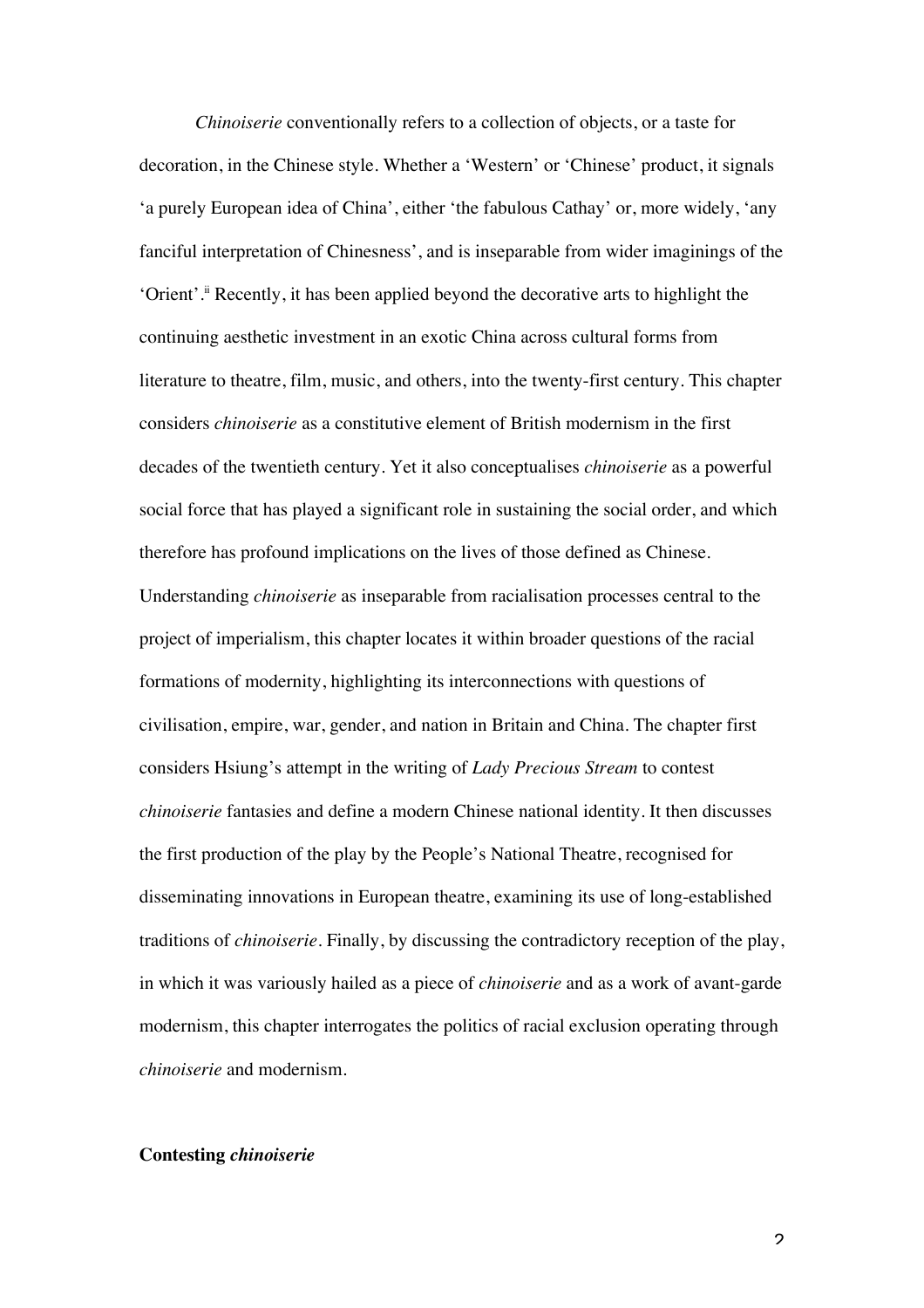In the first decades of the twentieth century, while Britain was recovering from the devastation of the First World War which had undermined its imperial confidence, China was making new inroads into world affairs which Britain recognised reluctantly. China had heralded its 140,000 labourers recruited by the Allies as the 'vanguard of China's new national identity', but though thousands of Chinese labourers lay buried in cemeteries in Europe, Britain claimed that China's war contribution had involved not 'the loss of a single life'.<sup>iii</sup> During the 1930s, China embarked on a new cultural diplomacy, exemplified by its participation in the 1935 International Exhibition of Chinese Art. Exhibiting a venerable and cultured past, it showed that China's new modern identity would emerge from an enlightened civilisation 'not made with the bayonet, but ... founded upon peace, virtue, and affection'.<sup>iv</sup>

By this time, British theatrical modernists had long looked towards the East. In England, Gordon Craig drew on Chinese theatre, and – via Ezra Pound – W.B. Yeats, T.S. Eliot, Sturge Moore and John Masefield drew on Japanese Noh. The stage traditions of China and Japan appeared to encapsulate key modernist principles of internal unity and antirealism, and led to experimentations with stylised performances, masks or painted faces, choruses and minimalist stages. Meanwhile, in China, writers such as Hu Shi, Ouyang Yuqian and Hong Shen sought inspiration from realist European drama. Shih-I Hsiung, a translator of Bernard Shaw, James Barrie, John Galsworthy and Thomas Hardy, was among them. Yet, when he arrived in London in 1933 with a modern realist play that he had written for the British stage, Shaw had advised him: 'Try something different. Something really Chinese and traditional.' <sup>v</sup> Hsiung thus resolved to adapt for British audiences *Wang Baochuan*, a popular story set in the Tang dynasty and often performed in Beijing opera. Like Wen Yiduo, Yu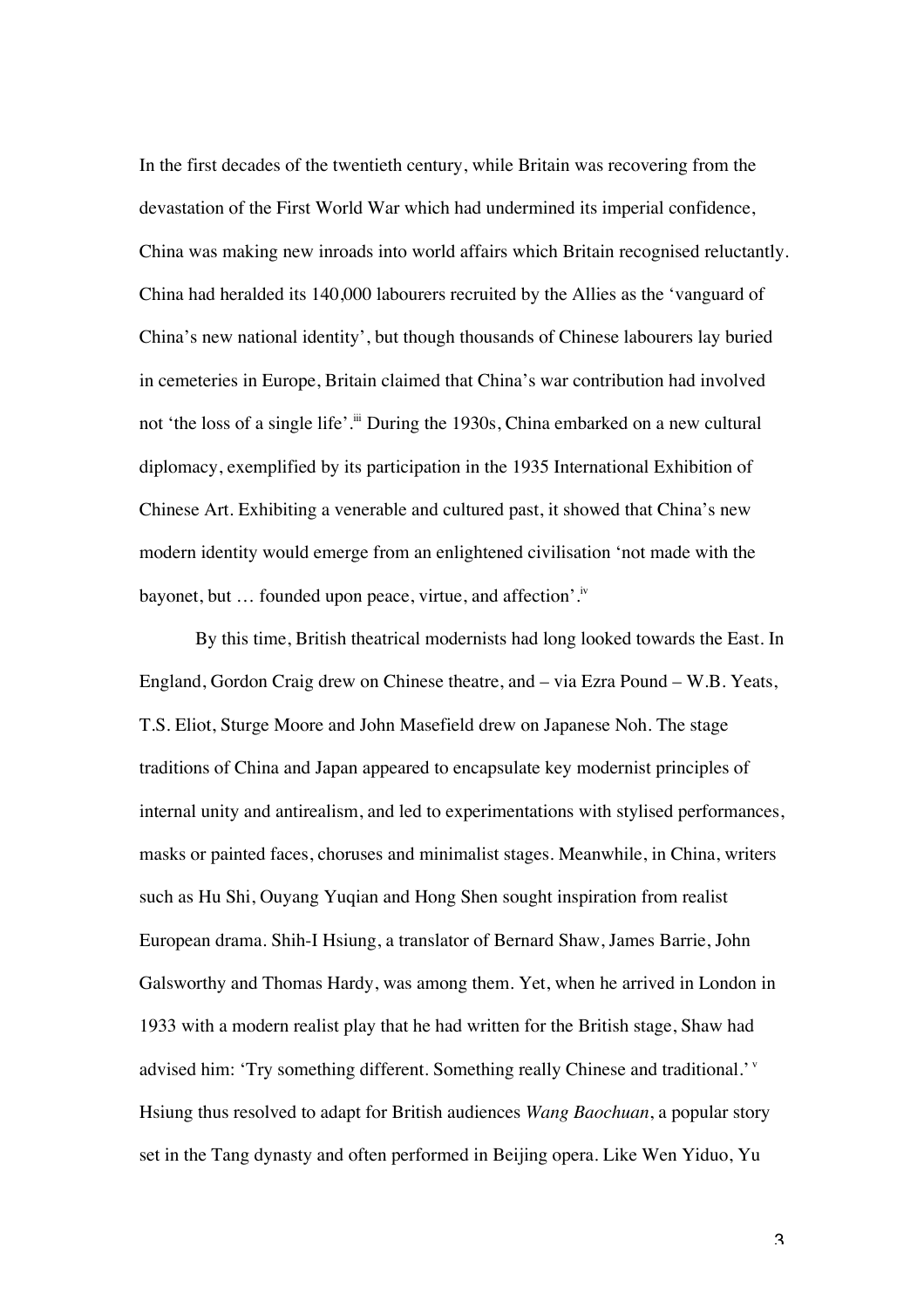Shangyuan and others in China who argued that European realism distracted from the pure form of theatre, Hsiung's adaptation largely kept to Chinese stage traditions, maintaining elements of Chinese convention – the use of property men and symbolic scenery, costumes and make-up, but omitting the orchestra and the singing parts. vi Yet in its crafting of a modern national identity his adaptation, which he titled *Lady Precious Stream*, challenged *chinoiserie* constructions of the questionable morality of the Chinese.

Though by the 1930s, fears of a Yellow Peril had subsided, racist constructions of the Chinese continued to circulate throughout popular culture; men as emasculated servants or tyrannical fathers or evil Fu Manchu types who delighted in cruelty and sexual depravity, and women as subjugated wives and daughters or exotic vamps. Even scholarly perspectives of the Chinese wrestled with China's apparent exceptionalism in its violence and lack of humanity, its rigid social hierarchies and unbending patriarchal culture. Hsiung sought to challenge such constructions.

From the outset, he emphasises that Prime Minister Wang, who continually fails to rule his family with an iron hand, 'is not the villain of the piece'.<sup>vii</sup> In other versions of the story, when his daughter refuses to allow him to choose her husband, Wang decides that she should throw an embroidered ball to a party of suitors and marry whoever catches it. In Hsiung's version, Precious Stream instructs the family's lowly gardener Hsieh Ping-Kuei to receive it. The filial order is thus challenged by the 'obstinate minx' Precious Stream.<sup>viii</sup> Later, a character, condemned to death by Prime Minister Wang in the original plot, is saved by Madam Wang, who orders his pardoning, saying: 'All the best families … are ruled by the wife. My husband here will tell you that he has always listened to me, and he *will always* have to listen to me!'ix Her compassion is echoed by Precious Stream who reduces the captive's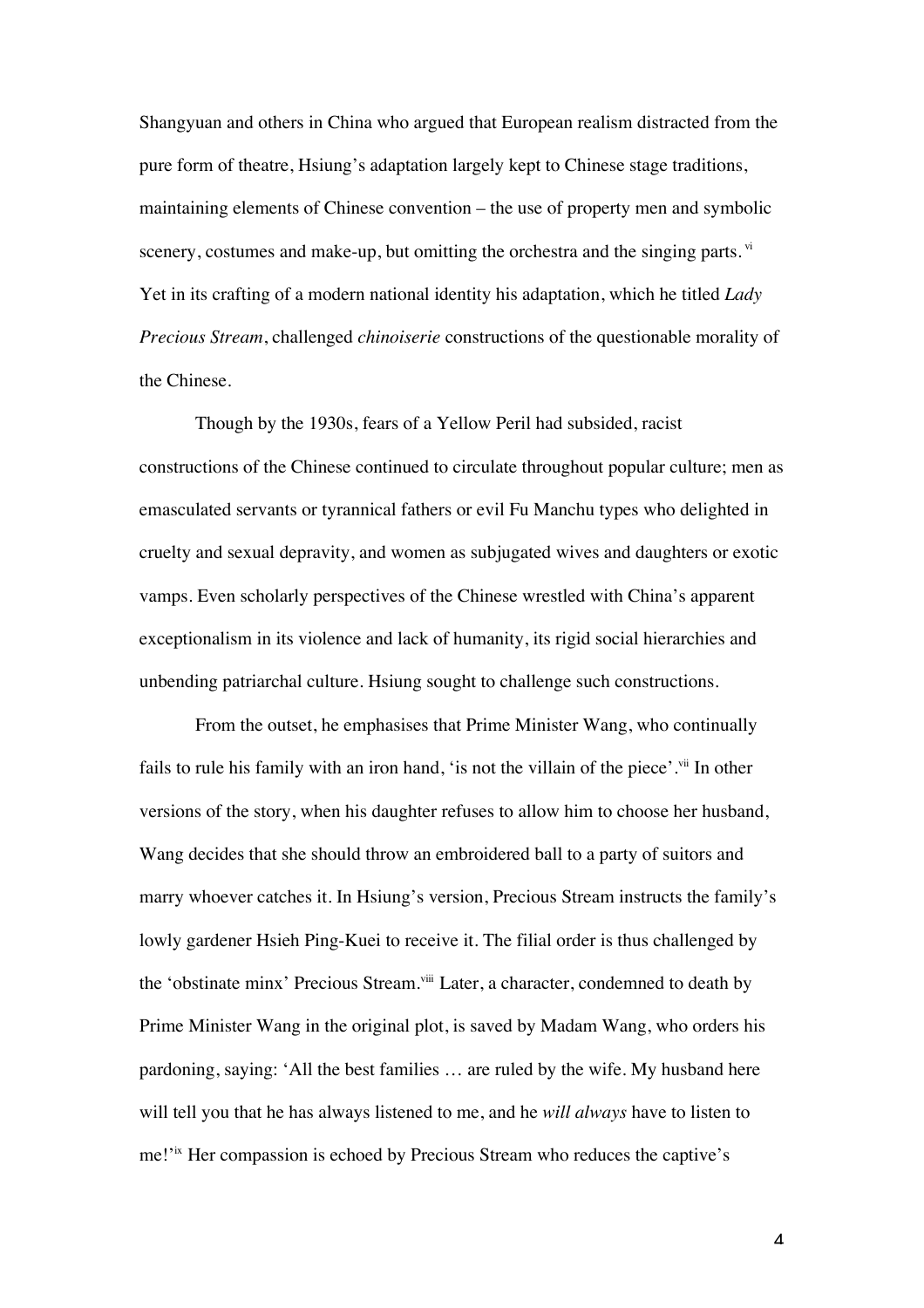punishment of four hundred strokes to forty. Hsiung simultaneously upturns British fantasies of the Chinese propensity for – if not delight – in cruelty and torture, and of a patriarchal China, populated by tyrants and submissive wives and daughters.

On marriage, Precious Stream and her husband live in poverty in a cave. Soon, Hsieh is ordered to leave China to join an expedition in 'a strange land known as the "Western Regions"'.<sup>x</sup> Precious Stream awaits him for eighteen years, thus demonstrating, despite her wilful ways, her ultimate feminine virtue. While 'the Western Regions' historically referred to areas now known as Central Asia and sometimes the Indian subcontinent, Hsiung references a modern cartography remapped by western missionary, colonial and military incursions into China. He presents Chinese imaginings of the West, via a racial imaginary, as a land where 'all, male and female, have red hair, green eyes, prominent noses and hairy hands'. In a mirror image of Eurocentric imaginings of China as the comically topsy-turvy world of Cathay, the Western Regions are constructed as a place where 'the customs are exactly the opposite to those of China', a fanciful idea, 'as absurd as believing there is a race which laughs when sad and weeps when happy!'  $\frac{x}{y}$  Hsiung's concern with the West's imperial interests in and looting of China finds expression in references to *chinoiserie* fashions. China is described as a land where 'they have very queer furniture and very strange decorations'. He explicitly pokes fun at British *chinoiserie* when the princess remarks: 'After they have been to one of my at-homes I am sure those who love to be in the fashion will order some woollen stuff from the Western Regions'.<sup>xii</sup>

In his depiction of a romance between Hsieh and a red-haired, green-eyed princess of the Western Regions, Hsiung engaged with stock representations of interracial love. These almost always involved either white heroes succumbing to the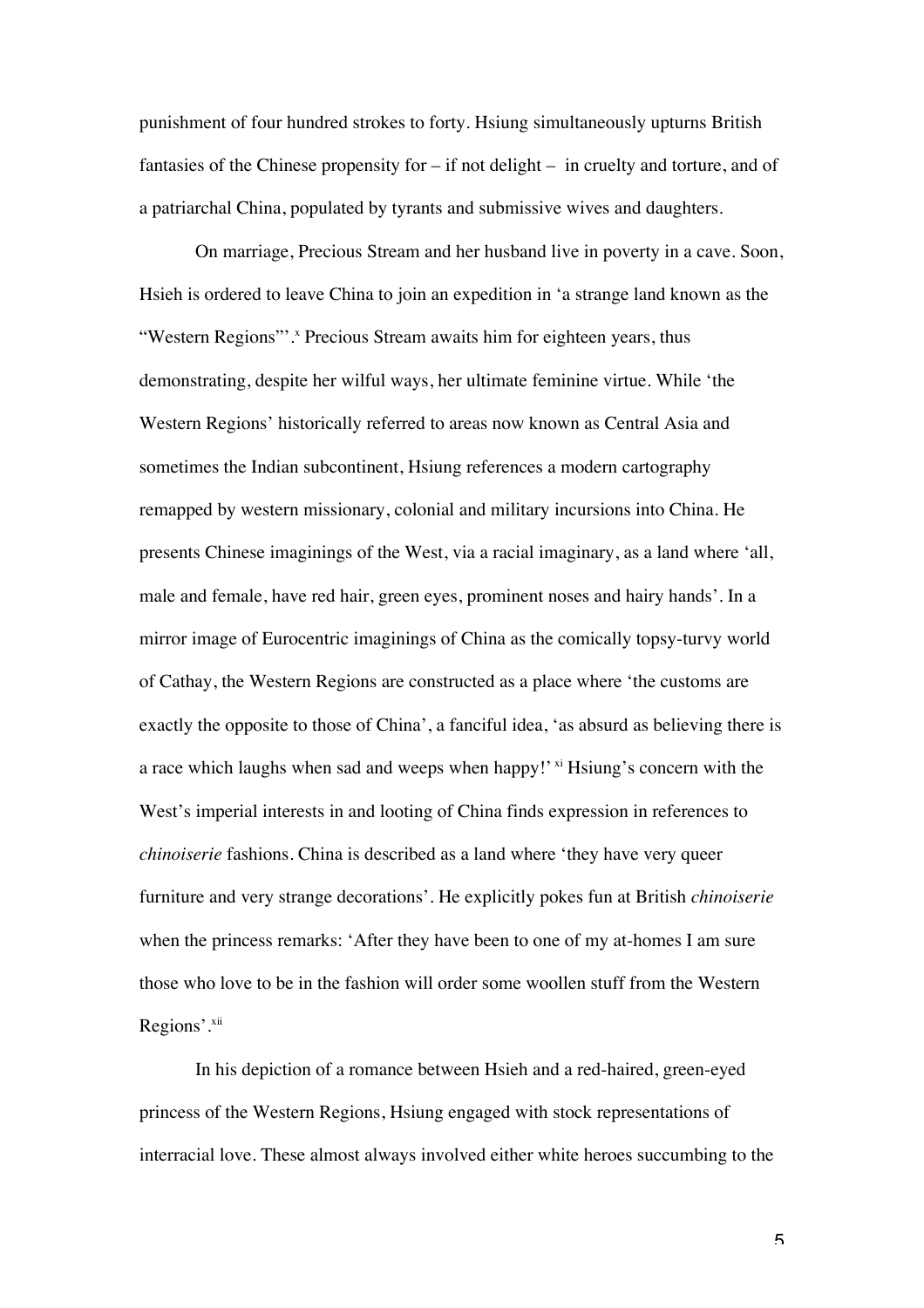dangerous attractions of Asian or Eurasian females or Chinese men as sexual predators of young white girls. Hsiung was familiar with such conventions through Somerset Maugham's *East of Suez* (1922) and the works of Edgar Wallace. While in orientalist fantasies, the East – whether the 'Far East' or the East End of London's Chinatown – is constructed as a place of sexual adventure and depravity, in *Lady Precious Stream,* it is in the Western Regions that an illicit liaison unfolds. The Chinese male, for once, plays the romantic lead, but it is the princess of the Western Regions who actively pursues him. Though 'unspeakably attractive', her dress symbolises military and sexual aggression. She wears a 'uniform' combining 'a military pattern and a fashion plate' and, with a nod to the exoticism of British women's fashions of the 1930s, 'two long pheasant feathers stick out of her helmet' and 'a white fox fur encircles her neck'.<sup>xiii</sup> She also has a rather decadent penchant for wine – and can drink one hundred cups – which allows Hsieh to intoxicate her and escape, but on awakening, she sets off in pursuit of him again. If the sexual and military aggression of the Princess contrasts with the feminine virtues of Precious Stream, the pacifism of the Chinese and the violence of Westerners is symbolised more widely via bodily gesture. As one of the Princess's aides acknowledges: 'Our way of saluting is like raising the hand to hit a dog', while their 'mode of saluting is like churning cream'. $x$ iv

In the end, the Princess of the Western Regions is paired up with a minister of foreign affairs. Hsiung declared that he altered the stock version where Hsieh would have Precious Stream as his queen-proper and the Princess as his vice queen in order to comply with China's post-1911 law forbidding polygamy. In modernising Chineseness, he also sidestepped associations of both 'barbarism' and *chinoiserie*  reveries of a world of concubines. Introduced to the Minister, the Princess enquires,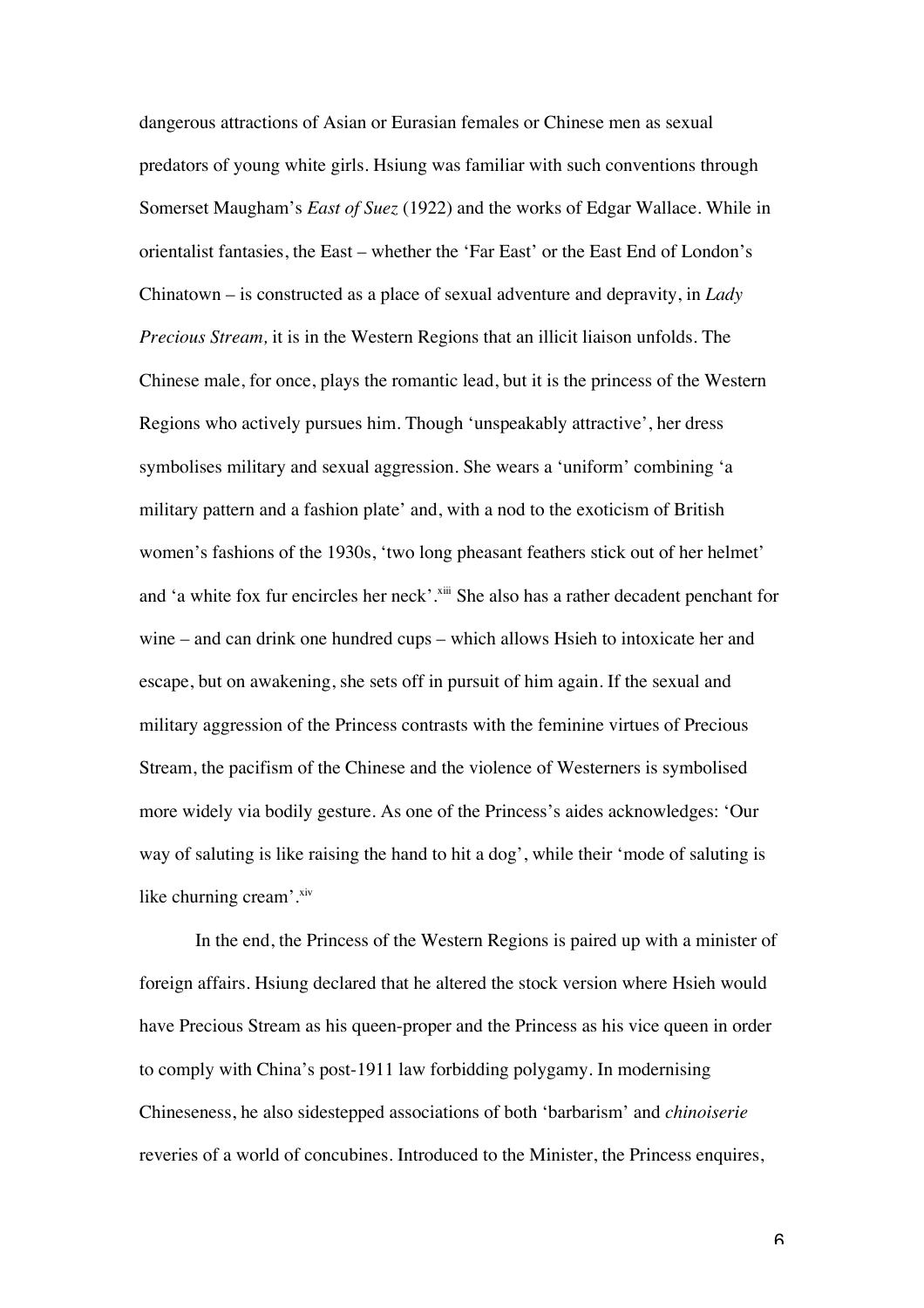'where did you learn your charming manners, Your Excellency?'. In the acting version of *Lady Precious Stream*, the Minister replies: 'In London', prompting a chorus of disapproval from the Wang family – 'Disgraceful!'; 'Scandalous!'; 'Disgusting!'; 'Shameful!'.<sup>xv</sup>Once again, it is the West that is constructed as the place of depravity, and one which horrifies the morally upstanding Chinese.

Though discouraged from presenting a play on modern China, in turning to 'something really Chinese and traditional', Hsiung's *Lady Precious Stream* aligns with wider attempts among Chinese government officials, artists, and intellectuals in the 1930s to draw on the antiquity of China's culture and traditions as the basis for which to critique the West and in so doing construct a legitimate modern identity. Paradoxically, such attempts dovetailed with the British recourse to ancient China as a means by which to reassert an increasingly fragile imperial identity.

#### **Staging China**

The People's National Theatre, set up by J.T. Grein and the actress Nancy Price, is credited with making a 'singular contribution to the non-commercial London Westend theatre of the 1930s'.<sup>xvi</sup> When Grein, the Dutch-born founder of the Independent Theatre in London, withdrew in 1931, Price became the honorary director. Envisioning drama in 'high-minded, serious terms', she was renowned for a concern with 'contemporary, international and modernistic England' and for staging works of high literary and artistic value that would be rejected by the commercial theatre.<sup>xvii</sup> These included works by Ibsen, Strindberg and Pirandello. Some, for example, Ibsen's *Ghosts* (1881) and the Czech brothers Karel and Josef Capek's *The Insect Play* (1921), experimented with novel methods of staging. Price turned to foreign plays in part due to the poor standard of playwriting in Britain but also because the realist plays dominating the British stage required 'large casts and expensive settings'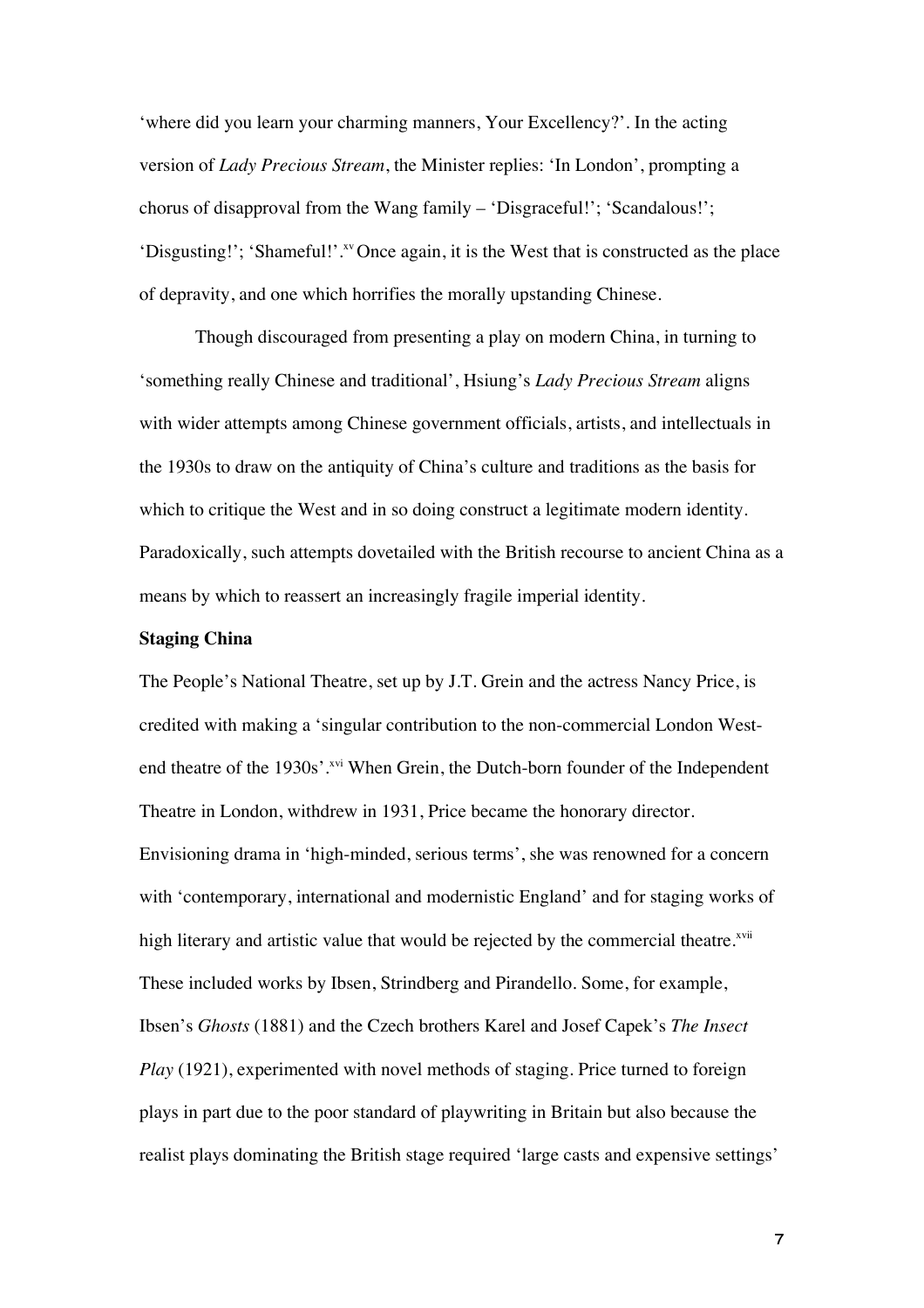prohibitive to a theatre funded through subscription, even if it did boast 'many hundreds of members in the Colonies and also in all the countries of Europe'.<sup>xviii</sup> With its bare Chinese staging, *Lady Precious Stream* seemed like an ideal venture.

Price's high-minded principles, however, seem incompatible with Hsiung's candour about *Lady Precious Stream* – that 'no cultivated Chinese would regard the original as worthy of the name of literature' as 'it belongs to the commercial theatre'.<sup>xix</sup> Yet she was perhaps encouraged by Lascelles Abercrombie's comments on the play: 'We are reminded of the Japanese colour-prints: a plebian amusement in their native home, an art of delicious refinement when transported to Europe.<sup>7xx</sup> This is precisely the route that *Lady Precious Stream* would take: though Bernard Shaw agreed with Hsiung that it was a 'two-penny-halfpenny melodrama', many would see it as 'a highbrow masterpiece'.<sup>xxi</sup> Disregarding warnings that she was 'mad' to 'gamble her last penny' on *Lady Precious Stream*, Price told Hsiung: 'I know this is going to be a great success, possibly the greatest success London has had for some time.'<sup>xxii</sup>

Price's certainty lay in her appreciation of the powerful concoction of intersecting British interests in China and she arranged the production accordingly. In the programme, *Lady Precious Stream* was advertised as the 'first European production of a traditional Chinese play … produced according to Chinese convention'. Though in Hsiung's original version, there is no mention of music, 'Chinese traditional music' and the use of gongs, a leitmotif of stage and screen *chinoseries*, was introduced. To maintain a high-minded tenor however, Price incorporated a scholarly element into her wider publicity. She scheduled a public debate on 'The Chinese Stage' and published in the *People's National Theatre* magazine, Hsiung's article, 'Some Conventions of the Chinese Stage', alongside a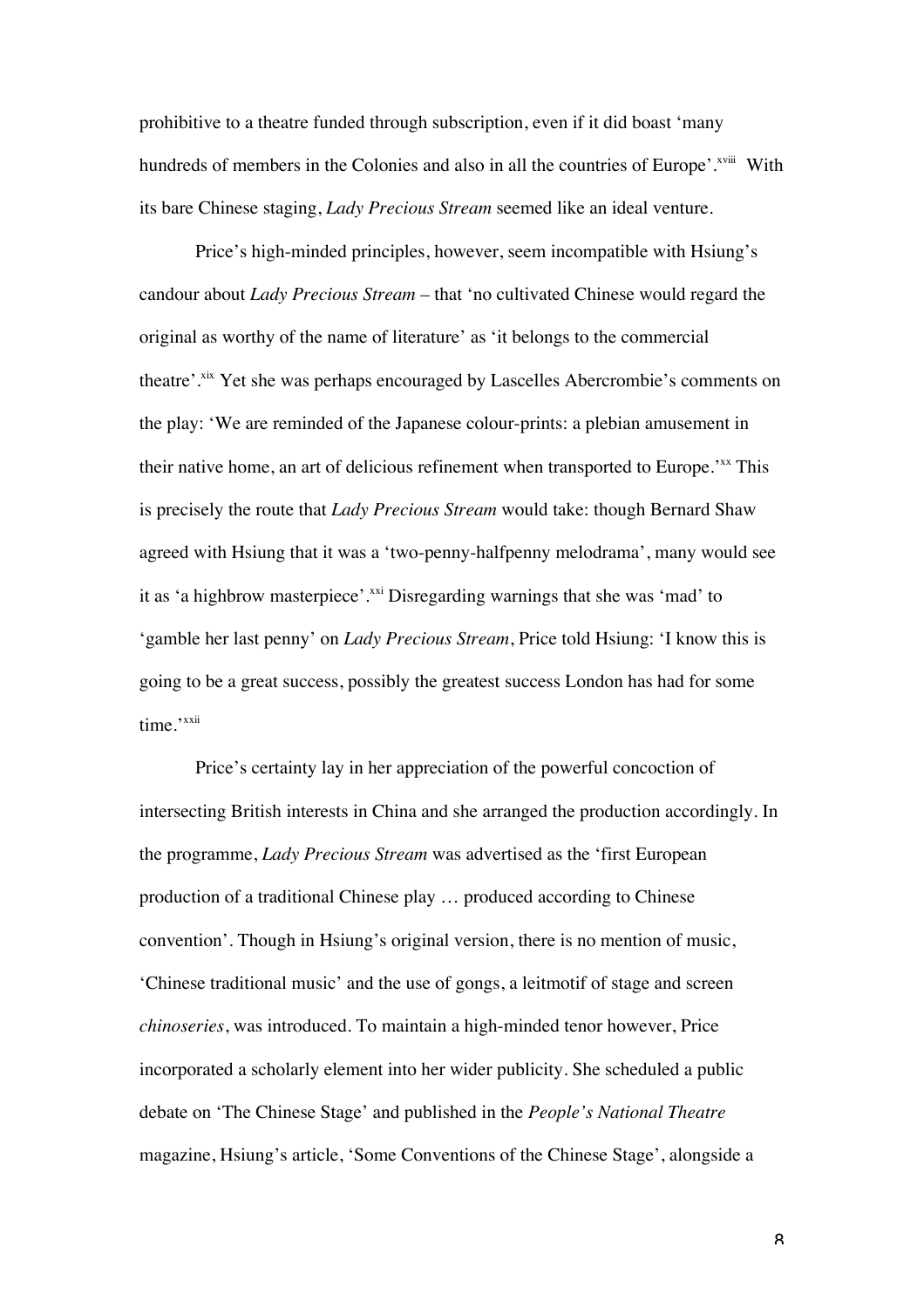series of Tang dynasty 'Poems from the Chinese' and 'Odes collected by Confucius'.<sup>xxiii</sup> Although the People's National Theatre staged both 'the best modern plays and the finest plays of the past', Price's interest in China seemed firmly located in the past. $^{xxiv}$ 

Her interest in China did not necessarily extend to its people. By this time Asian actors had performed on the West End stage – most famously, Anna May Wong and Rose Quong in Basil Dean's *The Circle of Chalk* (1929). Though Hsiung's later attempts to cast Chinese players suggest an objection to yellow-face practices, only white performers were cast, despite their lack of experience with Chinese dramatic conventions. Hsiung faced 'unending' challenges as 'none of them wanted to take it very seriously' and 'The foreign princess found it very difficult to learn our way of riding on horseback, and wanted to scamper about, using the whip like a rope'.xxv Yet yellowface practices were less controversial than using Chinese players, and a white cast, which included the distinguished Shavian actor Esmé Percy and the West-End veteran Roger Livesey, gave prestige to the production.

Price sought to generate appeal, above all, through longstanding traditions of *chinoiserie*. Costumes and make-up played a central role, but in way that upturned the non-naturalistic symbolic function that had so inspired modernist British dramatists and that had been preserved in Hsiung's original text. Wang, for example, had to appear 'with a natural face without any make-up and wearing a long black beard which indicates that he is not the villain of the piece', while the Generals were to be 'in fantastic make-ups and embroidered armour covered with silk gowns'.<sup>xxvi</sup> Yet, in the production, the symbolic function of the costumes and 'fantastic make-ups' – despite the popularity of masks among British modernist dramatists – was erased, the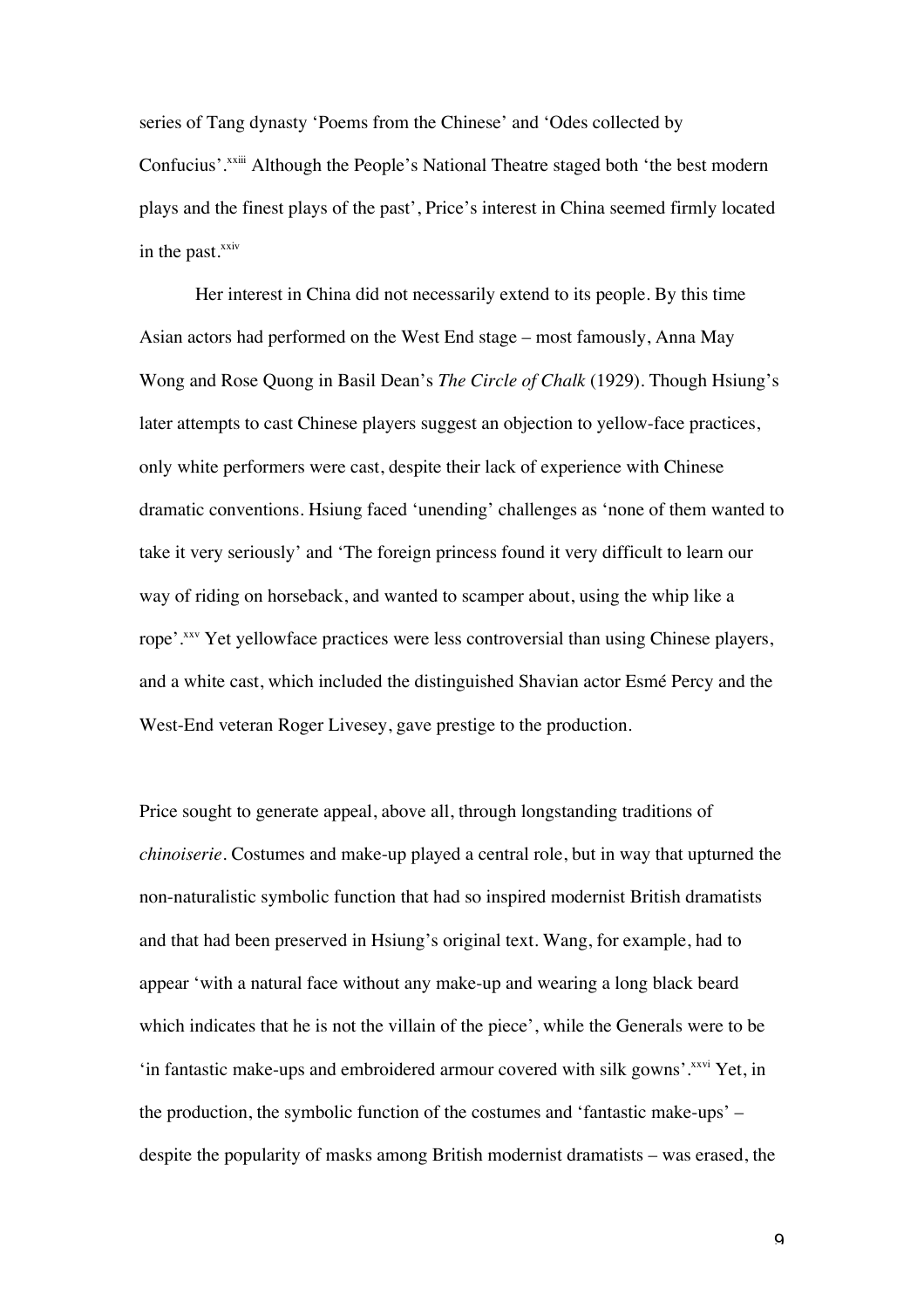latter reduced to the purpose of making up the white cast to pass as 'thoroughly Chinese.'<sup>xxvii</sup>

Costumes also played a realist role. The programme highlighted that Sir James Lockhart, formerly one of the most important colonial officials of Hong Kong and his wife, Mr W. P. Kerr and the historian Eileen Power (previously engaged to Reginald Johnston, tutor of Emperor Puyi) had loaned some. When speaking to the press, Price drew special attention to them, saying, 'You noticed the embroideries worn. They are exceedingly precious and valuable.' Journalists were also informed that Lady de Chair, who had decorated her home 'most artistically  $\ldots$  in Chinese style',  $\frac{x}{x}$  lent the executioner's robe, 'the like of which has not been known to pass out of China'.xxix The costumes endowed the production with imperialist prestige and scholarly authenticity, while playing up to the elite vogue for *chinoiserie* fashion. Omitted from their public presentation was the fact that many had been stock theatre costumes, that a blue silk kimono had been used, and that those from China, varying in age 'as widely as a thousand years', were 'hopelessly of the wrong period'.xxx

The production maintained the Chinese convention of using a few key items to symbolize diverse objects – a table to represent a rock, a whip to indicate a horse, for example. Yet these were not the properties of interest to Price. Her focus was on things 'Chinese' – but only those of antiquity – which excluded, for example, the 'modern Chinese daily paper' listed in Hsiung's description of the props. In the original text, Hsiung had referred *en passant* to objects such as a 'wine-pot', 'cups', 'embroidered tapestry'. In the production however, they became central. As Price highlighted to the press:

The wine pot – you thought it was a teapot – is white jade of the Ming period (1300–1600). The wine cups are inlaid with silver leaf as to the interior; the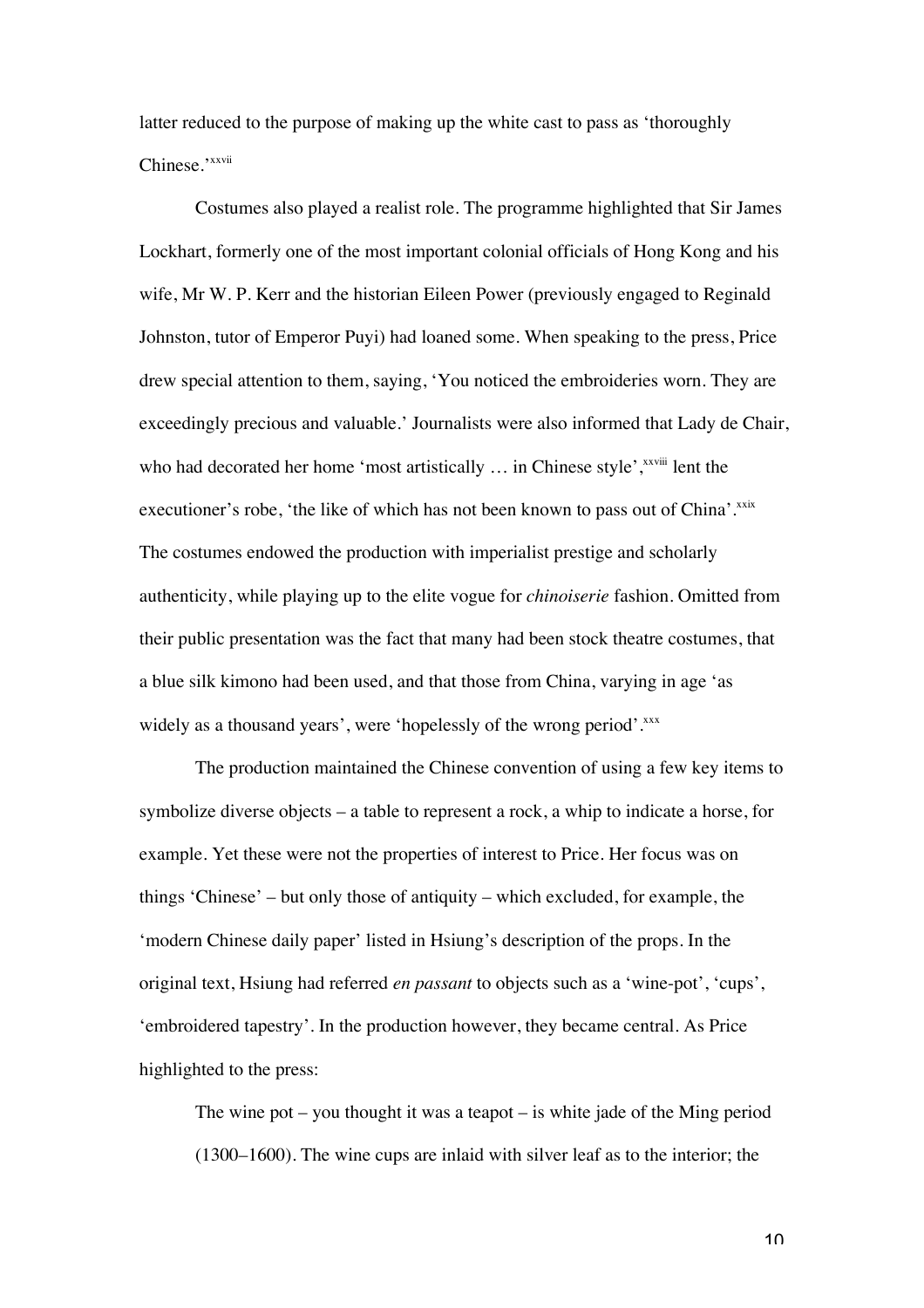outside is chased with the most beautiful little patterns in mother-of-pearl. Of course, our English teapot is really the wine-pot of China – the Chinese smile at seeing us pour tea from a wine-pot. They use a jug. $x^{xxi}$ 

In detailing the objects' materials, worth and decoration, highlighting their antiquity and correcting assumptions of their use, Price not only imbued the production of *Lady Precious Stream* with authenticity and cultural value, but also performed a scholarly, ethnographic knowledge of China, which constructed her own identity as part of an imperial elite. By further encouraging audiences to inspect how 'interesting and symbolic' were the 'two Chinese hanging tapestries' used in the production (again loaned by the Lockharts – and including one made in silk from the late Qing era), Price acted as a gatekeeper to things Chinese, benevolently bestowing upon audiences an opportunity to come up close to authentic China. xxxii

The central role of costumes and props was emulated in subsequent productions. At the Little Theatre in Bath, for example, a 'Chinese Exhibition', displaying 'priceless embroideries, china of the Ming dynasty, bronzes, jade, pictures on rice paper and fine needle-work' was held to 'assist in the atmosphere of the play'. XXXIII The scholarly ethnographic concern with Chinese objects allowed Price to distance the production from Hsiung's description of *Lady Precious Stream* as a piece of 'commercial theatre', yet that her strategy was dependent on *chinoiserie* fashions is clear in her characterisation of the play as 'essentially a piece of pretty makebelieve'.<sup>xxxiv</sup> The commercial potential of the play was essential to her theatre's survival, and *chinoiserie* had profitable appeal among the wider theatre-going public. *Lady Precious Stream* was promoted as 'The Perfect Christmas or Wedding Gift' and 'The Chinese Treasure Chest' shop in New Bond Street, which sought to attract those 'interested in the lovely things of China' advertised in the programme. Edwardian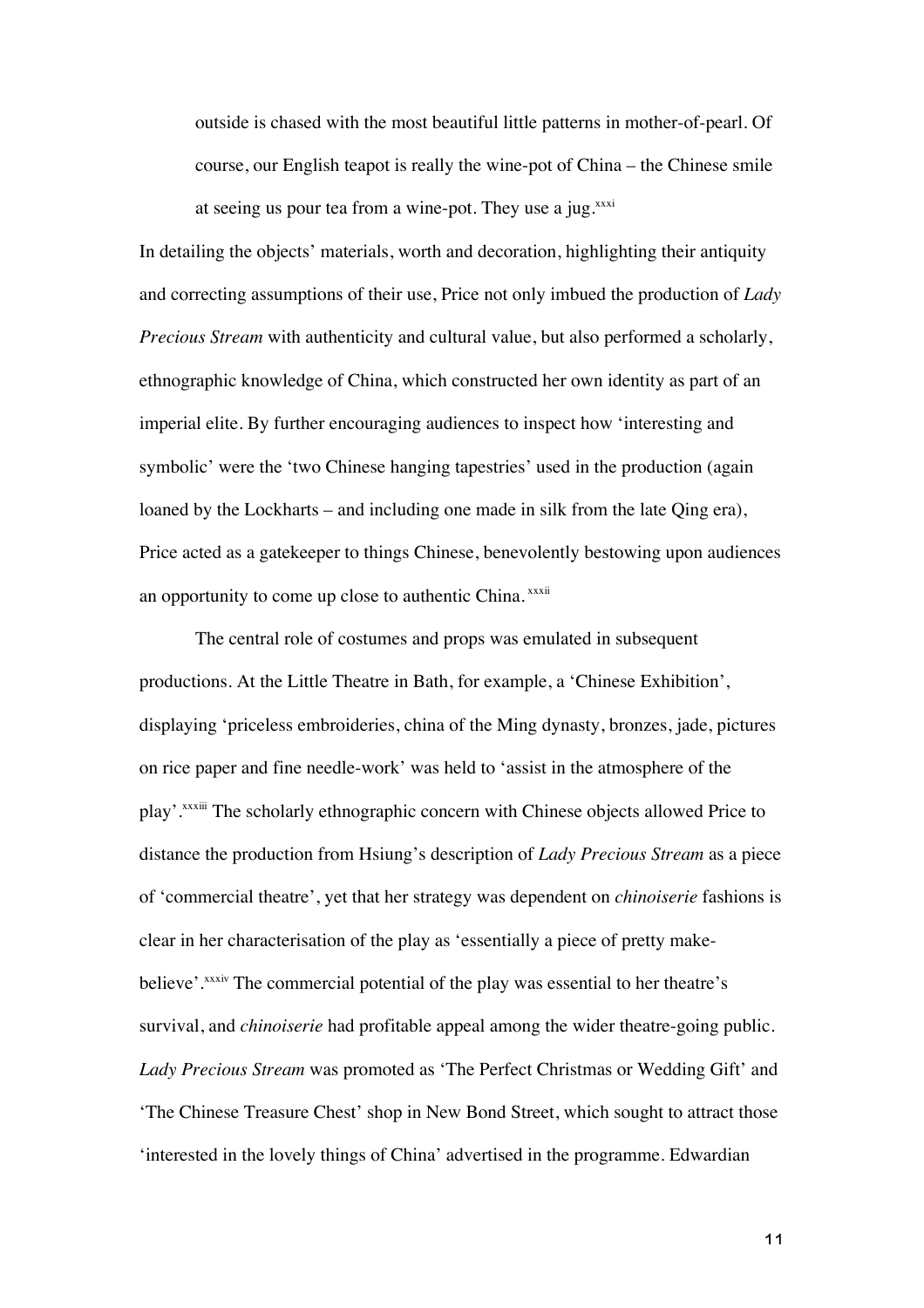Japanese fans, painted with a lakeside scenery with green and white flowers, were bought from theatre stockists and imprinted with 'Lady Precious Stream: P.N.T. Production' to advertise the play. The circulation of *Lady Precious Stream* continued in the mass-market. The actress Louise Hampton, praised 'for her marvellous makeup and perfect playing as the wise Madame Wang' had her character portrait painted for Ogden's cigarette cards.<sup>xxxv</sup> Evidently delighted, Hampton further contributed to the marketing of her image as a fashionable Chinese-adorned new woman, by making and dressing 'a doll exactly like herself in Lady Precious Stream' with 'rings on its fingers and pearls in the wig' to donate as a gift for fundraisers.<sup>xxxvi</sup>

The taste for *chinoiserie* was central to Price's crafting of *Lady Precious Stream* into 'the greatest success'.<sup>xxxvii</sup> Paradoxically, for a modern experimental theatre, which used income generated from *Lady Precious Stream* to fund productions of the works of W.B. Yeats, its recourse to *chinoiserie* contradicted the nonnaturalistic symbolism of the Chinese stage. By using things Chinese to authenticate its production, the People's National Theatre transformed *Lady Precious Stream* into a purportedly realistic representation of elite Chinese life as imagined via tales of Cathay. As such, the production was at odds with Hsiung's original intentions to present a modern national identity via 'an old Chinese play'. The ambivalence of the production accounts for the diverging viewpoints in the reception of the play, which further points to the salience of *chinoiserie* constructions of China.

#### *Consuming chinoiseries*

Weeks prior to the premiere of *Lady Precious Stream*, T.S. Eliot's play *Sweeney Agonistes* (1925–6) opened to an audience that included Virginia Woolf, Bertholt Brecht and W.B. Yeats. Like Hsiung's work, Eliot's first dramatic venture challenged the naturalistic conventions of the British stage. Though also drawing on jazz,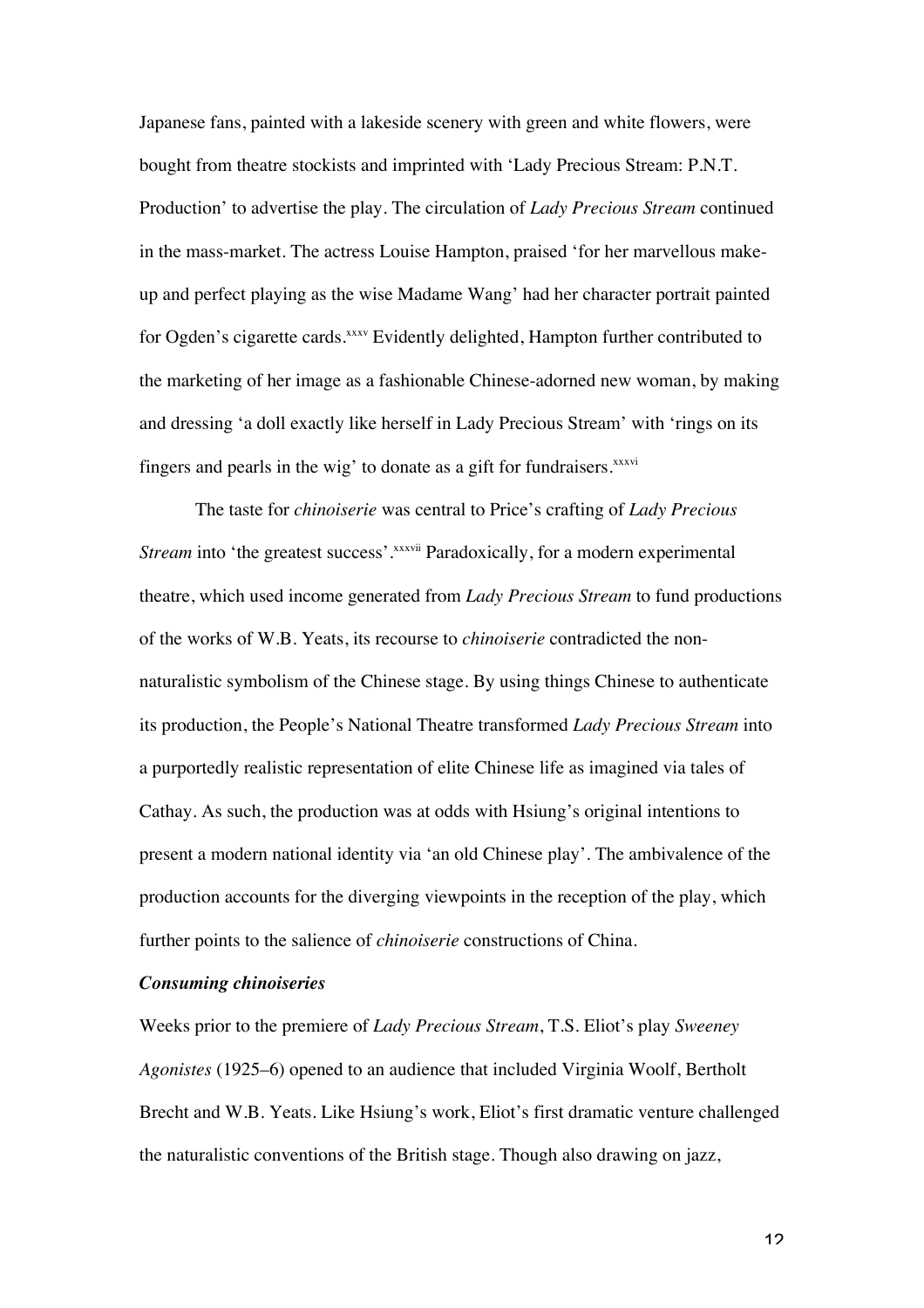vaudeville, melodrama, and minstrelsy, the play's staging was inspired by Noh to which Eliot had been introduced by Pound and Yeats. Yet Eliot's concerns were not purely aesthetic – he had cited *Sweeney* when discussing his wish, via theatre, to be 'something of a popular entertainer' speaking to a 'large and miscellaneous audience' to achieve 'direct social utility'. xxxviii

Perhaps encouraged by Eliot's interests in non-naturalistic stage conventions and perceiving shared perspectives on the role of the dramatist, Hsiung wrote to Eliot in 1935 asking for a preface for his new translation, *The Romance of the Western Chamber* (1935). When Eliot declined, Hsiung invited him to performances of *Lady Precious Stream* but was always politely deflected.<sup>xxxix</sup> Despite mixing with writers such as Xu Zhimo, Ling Shuhua and Ye Junjian, and other members of the Crescent Moon who were close to the Bloomsbury group, Hsiung remained on the outskirts of high modernist circles. His version of China contravened ideas of a pure, authentic East favoured by the Bloomsbury set. Certainly, the young Northrop Frye dismissed Lady Precious Stream as a 'slickly tailored piece of Chinoiserie'. xl

If Frye disparaged *Lady Precious Stream* as *chinoserie*, it was precisely this that made the play popular in a way that Eliot and other modernist dramatists could never achieve. Price's attention to Chinese costumes and objects paid off. Reviews highlighted that: 'The costumes, which are exquisite, and tapestries, lacquer trays, jade wine pot, and cups have been lent by collectors, and are of rare value'.<sup>xli</sup> Within months of its opening, news circulated that none other than Queen Mary, who had 'a wonderful collection of tapestries and china and jade from the flowery land', had chosen the play for her first theatre visit after the jubilee.<sup>xlii</sup> Queen Mary's choice had not been arbitrary. The use of Chinese things in her public life has been described as 'a powerful denial of the decolonization demands of the volatile new China which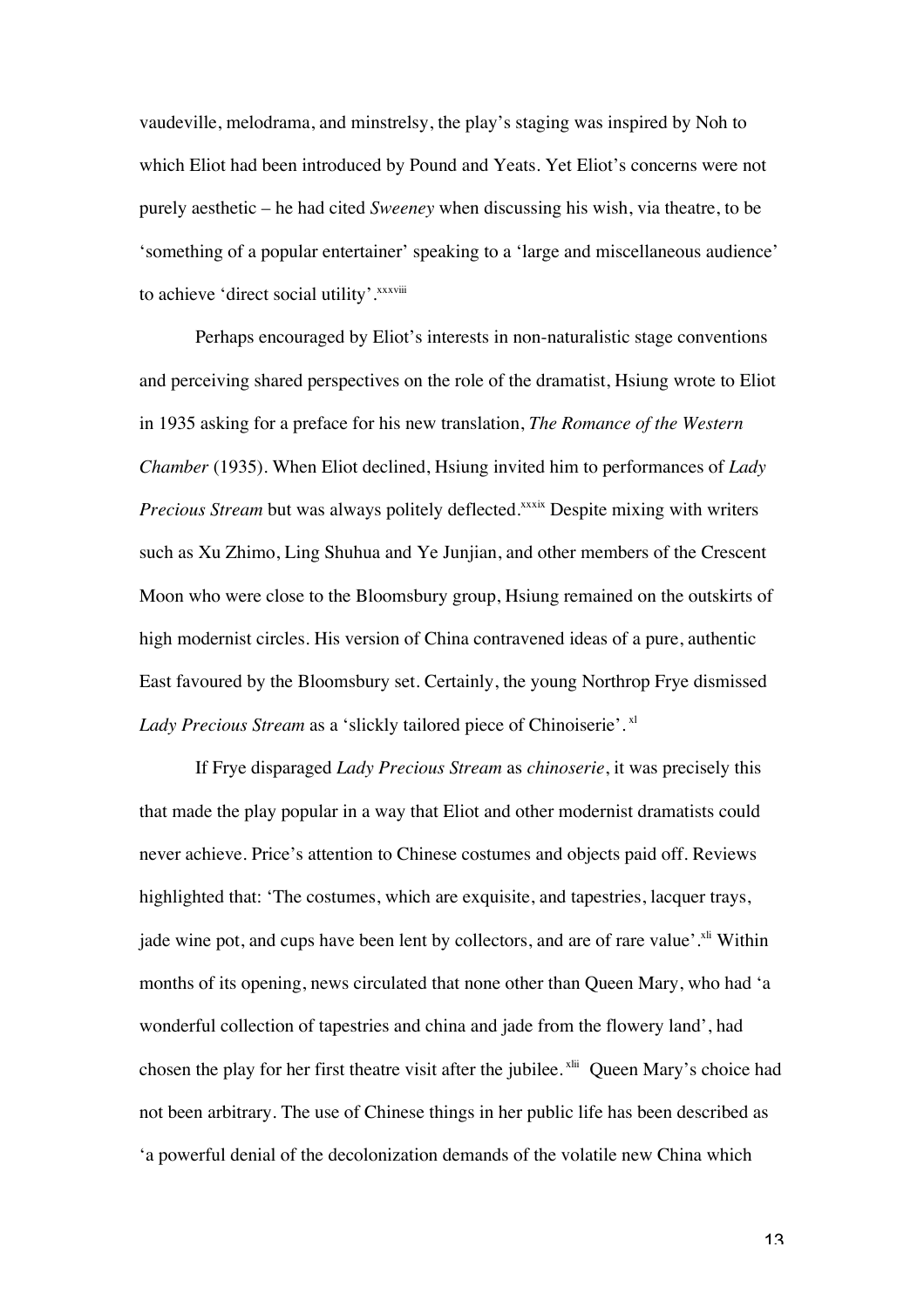was emerging'.<sup>xliii</sup> Such a view is supported by the publicity around her attendance of *Lady Precious Stream*. Noting that she arrived dressed in 'probably the finest example of Chinese embroidery in England at the present day', newspapers reported that when she requested costumes be brought to her box for inspection, she was 'particularly intrigued' by 'the genuine article' lent by Lady de Chair. In emphasising that 'the Chinese Minister … was surprised that such a robe could be found in England', the press not only confirmed the authenticity of the garment but simultaneously conveyed China's subordination to the British in relation to both knowledge of and ownership of its own material culture. <sup>xliv</sup>

That the interest in Chinese things in Britain continued to be shaped by imperial attitudes towards China and its people is further demonstrated by analogies drawn between *Lady Precious Stream* and material Chinese objects. Even prior to the Exhibition of Chinese Art, which contributed to a wider fever for things Chinese, the play was described as an 'exquisite piece of literary porcelain'xlv and praised, rather patronisingly, for its 'naïve purity of sentiment which pervades, like the mellowed gold in a Chinese tapestry'.xlvi The relegation of *Lady Precious Stream* to a static object among objects worked to contain and nullify its subversive political agenda.

*Lady Precious Stream* was also explictly described in *chinoiserie* terms as 'a delicate fancy, a cup of the finest porcelain filled to the brim with the unbelievable'. Referencing orientalist tales of *The Arabian Nights*, the writer celebrated its depiction of 'romance such as was known to Haroun al Raschid'.<sup>xlvii</sup> For J.B. Priestley, it was 'like a willow pattern plate coming to life before our eyes', x<sup>lviii</sup> while following an open-air performance, *The Observer* found that, 'The willow-pattern service is even more decorative beneath the boughs of Regent's Park … It was always good China; its silky glaze remains undiluted'.<sup>xlix</sup> By insisting 'on the vacuity of their object of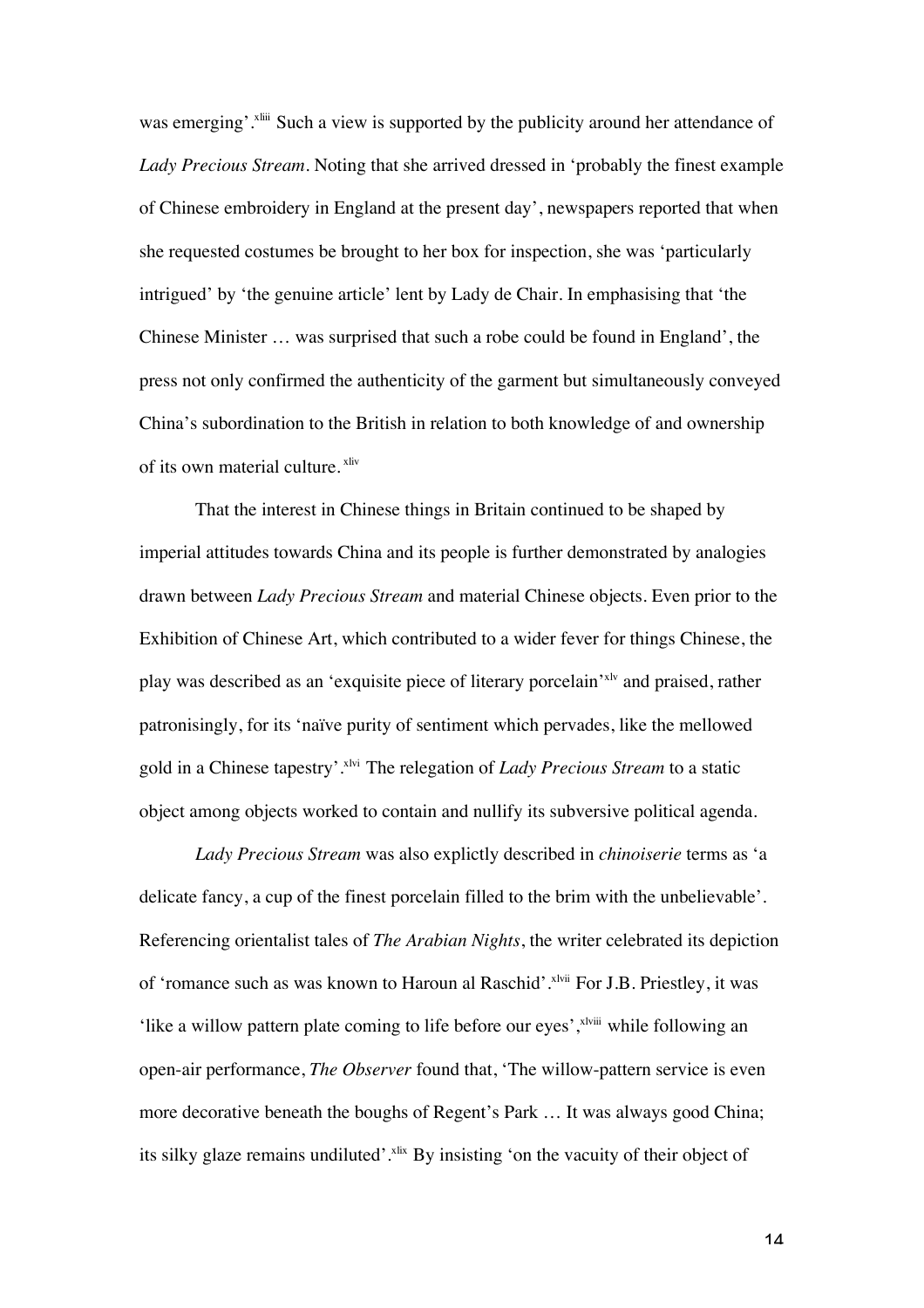admiration', such *chinoiserie* interpretations had an important function.<sup>1</sup> Delighting in the surface decoration and 'fancifulnness' of the play enabled a disavowal of the play's challenge to an imperial and racial order that was weakening.

*Chinoiserie* fantasies were not restricted to cultural objects, however. One reviewer remarked that: 'To do justice to S. I. Hsiung's "Lady Precious Stream", one would like to have the pen of Ernest Bramah, or to become Kai Lung for a little while'.<sup>ii</sup> Bramah was the author of *chinoiserie* stories, and Kai Lung, his central character, a supposedly Chinese story-teller. Hilaire Belloc commended the stories for obtaining 'their effect of subtle humour and philosophy by the adaptation of Chinese conventions to the English tongue'.<sup>ii</sup> Such was their popularity that a group of politicians and literary men set up a Kai Lung Club and wrote to each other 'in the mandarin style'.<sup>lii</sup> The pleasures of simulating Chineseness via linguistic mimicry if not racial masquerade entailed a simultaneous destabilisation and reinstatement of the racial and colonial order. Following one production of *Lady Precious Stream,* a journalist wrote of meeting 'the "Most Honourable Buddie", the lordly little Peke, who rules Miss Price with many bamboo rods of iron':

All I got was 'No-ee, no-ee, bow-wow-ee', which is Pekinese for 'I've had a lovely time in Eastbourne, but I have an engagement at the Little Theatre, London tonight'. So I said 'Goodbye-ee, Lord Precious Budee-Budee' . . . We don't eat dog in England. I am wondering if dogs ever eat men in China.<sup>liv</sup>

Price partook in the fashion among British women of owning a Pekinese dog, which has been interpreted as 'an important expression of upper-class and imperialistic British femininities'.<sup> $\nu$ </sup> The anthropomorphism of the comment, however, makes it uncertain if the journalist was referring to Hsiung, and with the mimicking of pidgin English, effects an association between 'Chinese' and 'dogs' redolent of the attitudes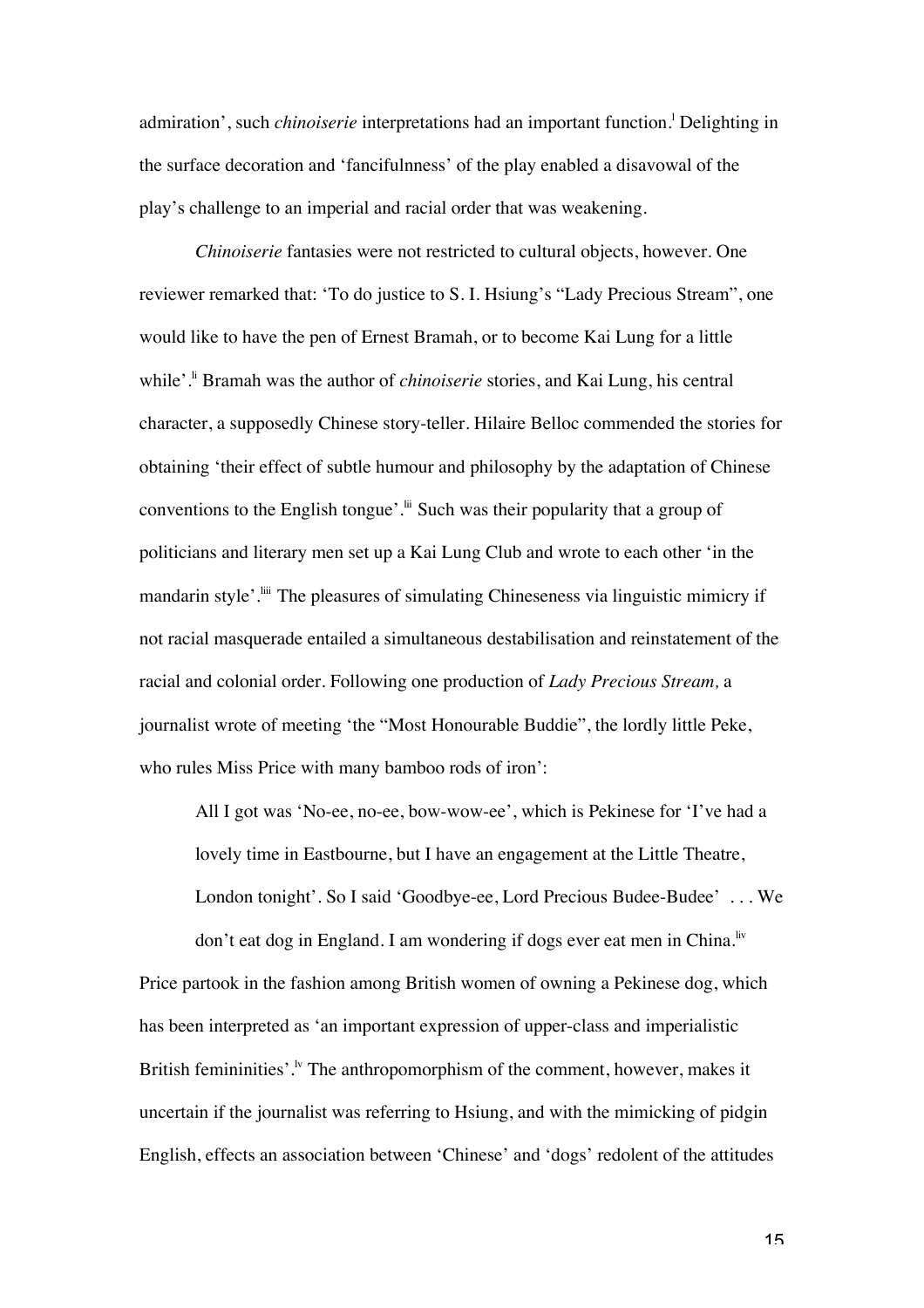of imperialists in China. The dehumanisation of the Chinese was common in *chinoiserie* plays – the main character in *The Mandarin's Daughter* (1851) was named 'Chim-Pan-See' – and continued in events surrounding *Lady Precious Stream.*

In an apparently philanthropic gesture, in 1935, Lady Astor 'lent her big drawing room in St James' Square' for 'a most unusual and interesting entertainment' in aid of a Limehouse children's charity. The press described how 'London society people' were able to enjoy the pleasures of variety theatres, when, in willow-plate fashion, strange Chinese were brought in to perform in front of a backdrop of ancient things: 'Against old tapestries in Lord Astor's drawing room Chinese tumblers put themselves into extraordinary shapes'.<sup>|vi</sup> The entertainment also included a children's performance of Hsiung's play 'Mencius Was a Bad Boy', of which 'not least of the attraction was to hear the little slit-eyed, Oriental personalities speaking … in purest East-End English'.<sup>Ivii</sup> As late as in the 1950s, the BBC referred to Hsiung as a 'Chinaman', while in the 1960s, he was described as 'almost as delicate and as diminutive as ... Chinese art treasures',<sup>lviii</sup> and again likened to a static object or a miniature figurine. The construction of *Lady Precious Stream* as *chinoiserie*, and chinoiserie imaginings of Hsiung and other Chinese people as comical, curious creatures, even 'things', were necessary acts to contain the threat posed by their subjectivity and agency and to maintain the racial and (post)colonial order.

#### *Civilized China?*

Despite these *chinoiserie* perceptions, Hsiung's attempt to rehabilitate the Chinese did not go entirely unnoticed. Lascelles Abercrombie and Allardyce Nicoll saw in *Lady Precious Stream* evidence of a universal humanity. Harold Conway listed it among 'Plays that Succeed Anywhere' alongside a stage version of Jane Austen's *Pride and Prejudice* and Eugene O'Neill's *Ah! Wilderness*, as all were 'actuated by motives and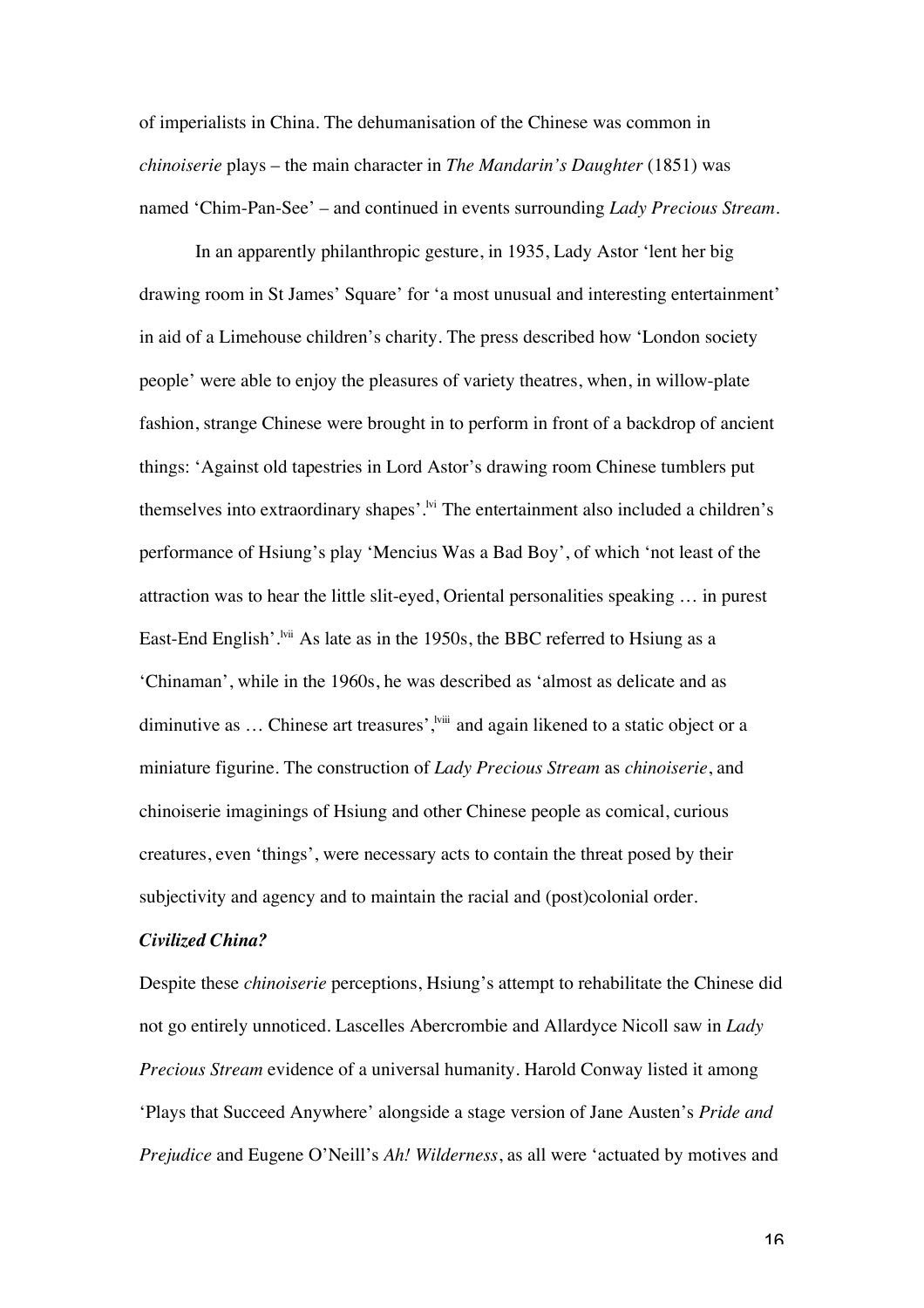emotions which are common to all humanity'. In particular, 'the adorable, many-sided Precious Stream' struck a note with audiences, and was described as 'one of the great feminine characters of all literature'.<sup>Ix</sup> By contrast, Hsiung's presentation of 'the West' via the Princess of the Western Regions was, in the words of one critic, 'a little more difficult to accept'. Though it is unclear if her character was understood as a challenge to the moral superiority of the West, it was certainly 'the business-like way she went about things' that was deemed 'disturbing'.<sup>k</sup> There was also relief that although 'East meets West, in the person of the Princess of the Western Regions', fortuitously, 'the alliance  $\ldots$  is not a permanent one'.<sup>ki</sup> In other responses, constructions of the absolute difference of Chinese morality thwarted Hsiung's attempt to redefine the Chinese. 'The latitude allowed a wife in negativing a husband's pet theories' in the play was not understood as a challenge to stock notions of male Chinese tyrants and submissive women, but rather suggested that 'the Chinese author has been contaminated by Western ideas'.<sup>kii</sup>

This idea of contamination by the West was inseparable from the shock of the First World War and the profound sense of a loss of values that reverberated in its aftermath. As another war loomed, *Lady Precious Stream* reaffirmed 'the fundamental solidarity of human nature', which seemed to have vanished, and by reinstating virtue in women, also comfortingly reasserted pre-war gender relations. Speaking of *Lady Precious Stream*, one Sunday in 1935 at St Peter's Church Piccadilly, Father May extolled:

The beauty of fidelity as seen in the mother in her tender care for her daughter and the daughter in the uncomplaining hope with which she awaits her husband … We want mothers to be like Madame Wang and wives to be like Precious Stream.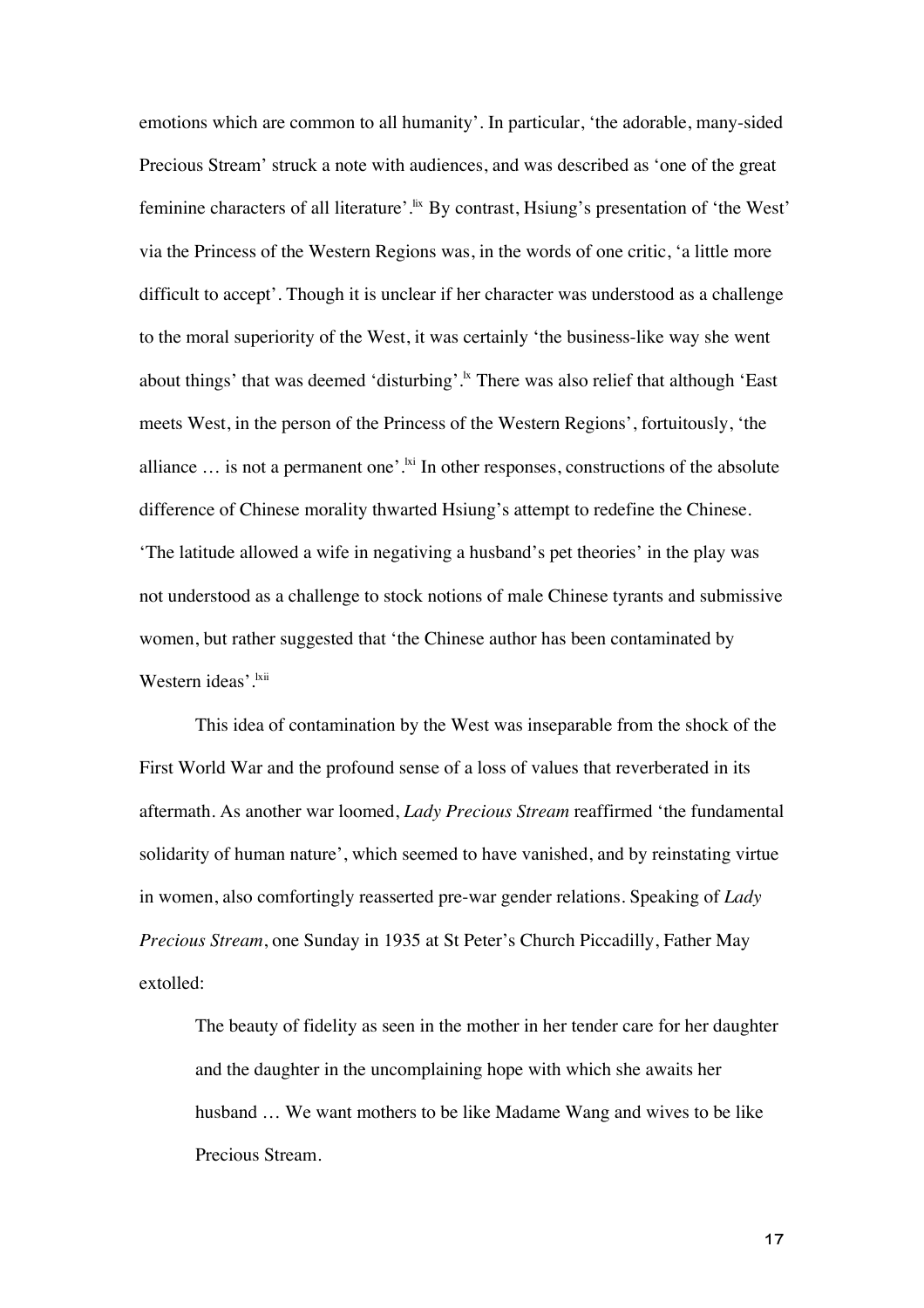Notably, in a context of longstanding depictions of the Chinese as uncivilised heathens, May concluded, 'The play ends on a note of mercy and forgiveness, and as such we should, I fear, have to look far to find so Christian play as this, which comes to us from a non-Christian country.<sup>kiii</sup>

The exaltation of the moral example provided by *Lady Precious Stream*, was, however, marked by an ambivalence in its anticipation then disavowal of its laughable lack of scenery and properties:

the picture of the mother who arrives between two flags on which are rough drawings of cartwheels [does] not move us to laughter as we might have thought but almost to tears.<sup>kiv</sup>

Comedy was a common element of *chinoiserie* plays – Hazelton and Benrimo, the authors of *The Yellow Jacket* had played the property men for comic effect, since they found them, 'very funny'.lxv Such plays circumscribed responses to *Lady Precious Stream*. Ivor Brown, for example, felt he had to resist a comic interpretation, not for its misplaced understanding, but because:

I must confess myself not amused by the convention of knocking at nonexistent doors and climbing non-existent stairs: when all the characters have done this about nine times, it seems to me that the joke, if there every was one, is definitely over.<sup>lxvi</sup>

The staging of the play was continually noted for its 'quaintness', leading *The Independent* to wonder:

whether the technical methods of the Chinese theatre to-day are really as crude and, according to Western ideas, as far behind the times as this play would have us believe [and] from which we have long since progressed . . . Yet Lady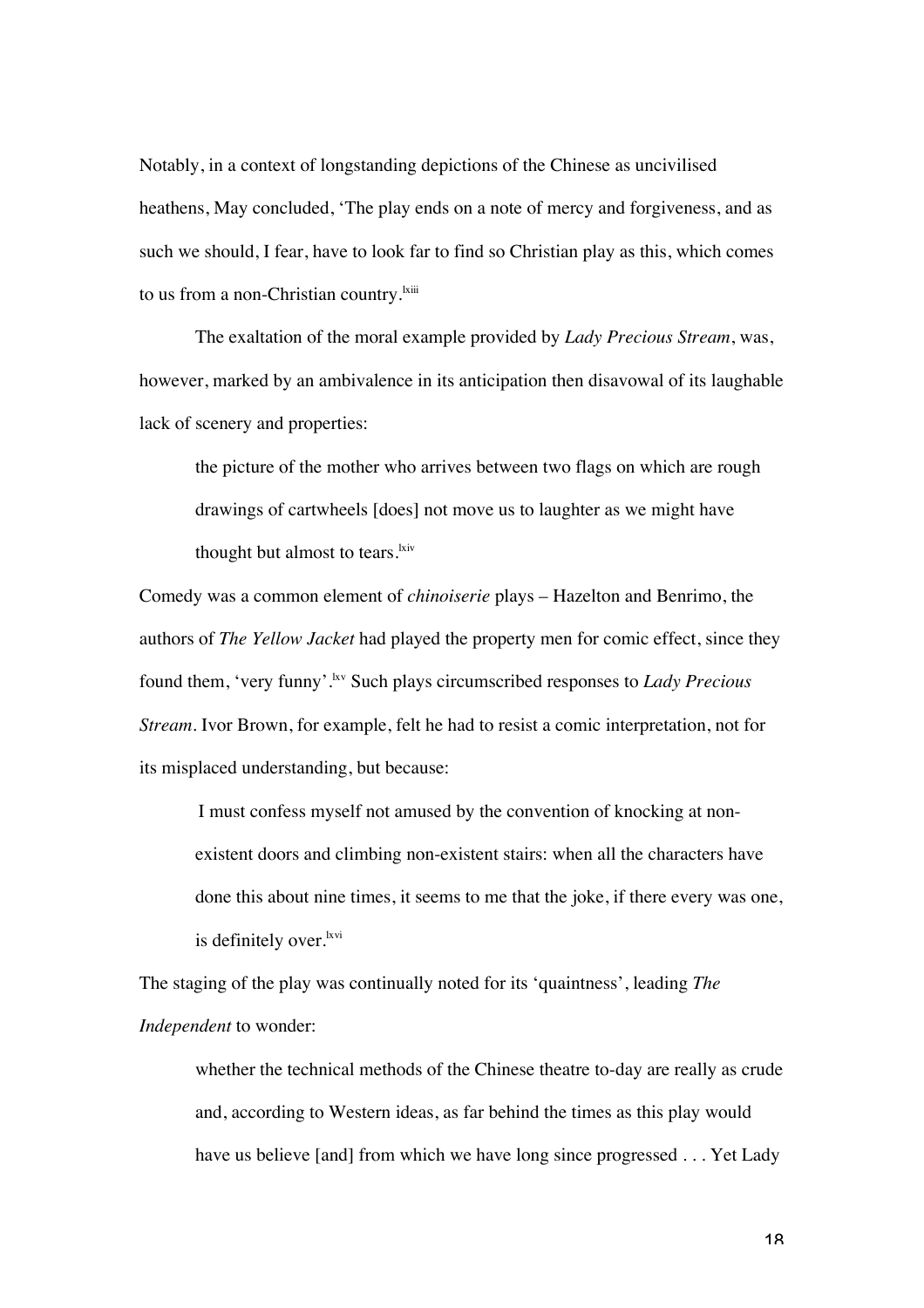Precious Stream has a naive and subtle charm which in spite of, or perhaps because of, its crudities makes a very definite appeal.<sup>kvii</sup>

In such primitivist responses to *Lady Precious Stream*, the civilized elevates itself through a condescending appreciation of its imaginary opposite, China. Yet the questioning of European civilization in the interwar period also prompted responses in which China could be taken seriously as providing not only moral but also aesthetic alternatives to a decaying culture.

#### *Modernist China?*

Though recognising the Chinese conventions of *Lady Precious Stream* from *The Yellow Jacket* and *The Circle of Chalk*, W.A. Darlington pointed out that in Hsiung's play, 'they were treated as a matter of course' – and 'the property men were used not to create laughter but to help illusion'.<sup>kviii</sup> The question of illusion had been central to debates on British theatre since the late nineteenth century. For theatrical purists campaigning against the commercialisation of the West End, *Lady Precious Stream*  offered relief from the extravagant stage settings used in realist dramas and popular entertainments. The leading theatre critic James Agate declared that *Lady Precious Stream* 'towers over everything else on the London stage' as 'it doesn't need any scenery'. Like theatre reformers such as Yeats, Strindberg and William Poel, Agate believed that modern drama could be resuscitated by returning to the purity of the Elizabethan stage. Referring to Hsiung's use of a Reader, Agate asked, 'Can anything be happier? Can anything be nearer the Elizabethan tradition of shoving on a placard with the words: "A Wood near Athens"?<sup>'kix</sup> In the wider press, *Lady Precious Stream* was similarly compared to the 'humour, romance and poetry of our Elizabethan stage', with critics identifying 'something in its quality to remind us of "Twelfth Night" or "A Winter's Tale".'<sup>lxx</sup>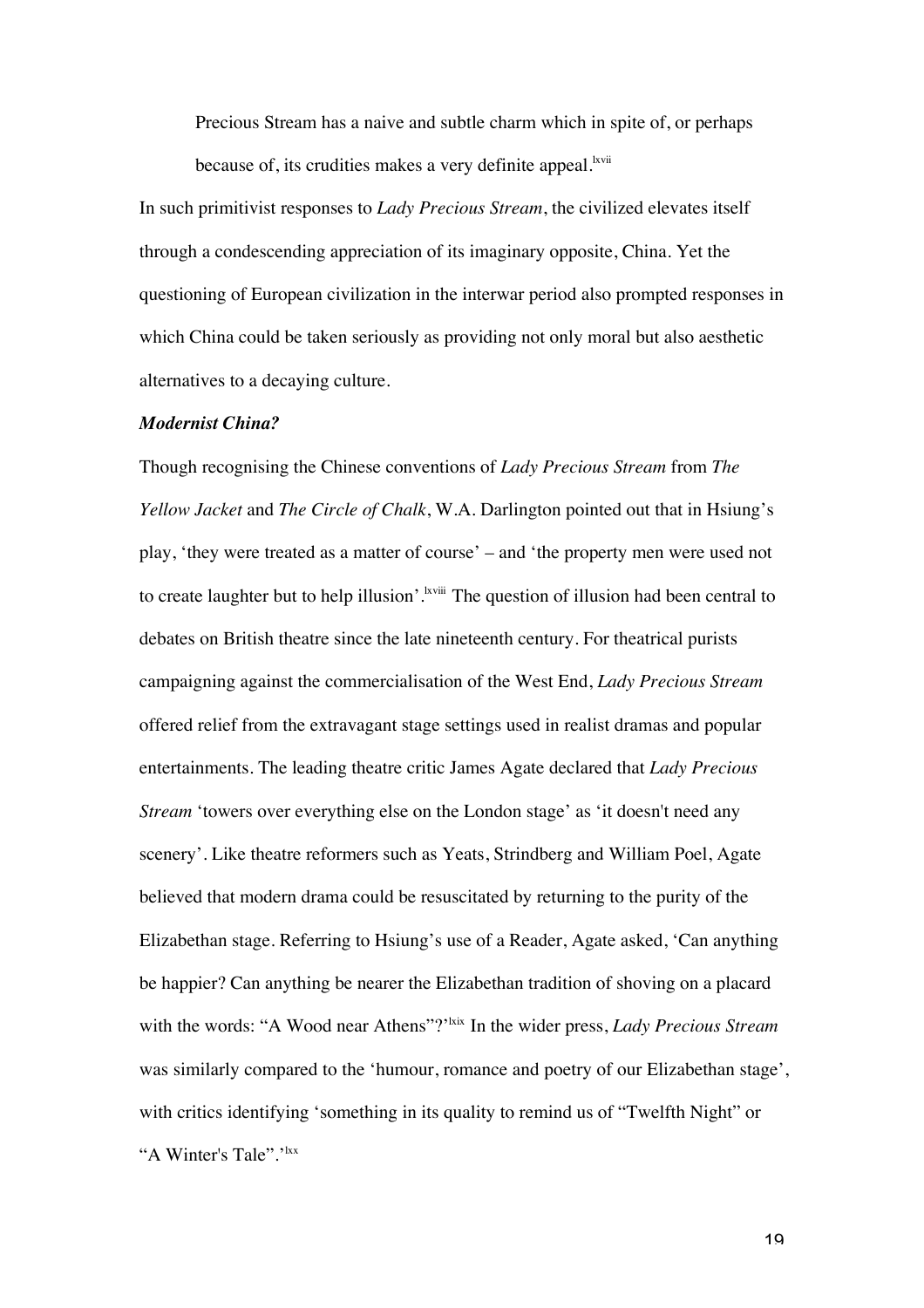While these critics hailed *Lady Precious Stream* as a refreshing contrast to realism, the poet and playwright Gordon Bottomley found respite from the seemingly endless Oriental extravaganzas on offer. Alongside Oscar Asche's *Chu Chin* Chow (1916), Lytton Strachey's *The Son of Heaven* (1913) opened in 1925 in an opulent oriental palace in a set designed by Duncan Grant in the spirit of Diaghilev's ballet, and Dean's *The Circle of Chalk* (1929) had no less a spectacular stage setting. Meanwhile, as *Lady Precious Stream* was in its second year, Ivor Novello's big budget *Careless Rapture* (1936) delighted audiences with its recreations of a fairground on Hampstead Heath, a Chinese garden, a Chinese street scene, an earthquake and a vast Oriental temple with nearly a hundred dancers. For Bottomley, *Lady Precious Stream* was admirably chastening and authentic: 'we have never held the gorgeous East in fee more inexpensively or convincingly before'. An 'ecstasy of enjoyment' came not the discovery 'that many of the essentials of our twentieth-century dramatic method are inessential'. Ixxi

Like many modernists at the time, Bottomley's wrath was directed at the 'anaemic, feeble … shrivelled' state of British theatre. Two months prior to the opening of the International Exhibition of Chinese Art, he wrote:

In this pregnant time of the discussion of international loans and influences, the ancient land of China might reasonably claim that its loan of Mr. S. I.

Hsiung to the British theatre should rank among the most important.<sup>kxii</sup> Seeking to revive modern poetic drama, Bottomley first adopted Jacobean traditions and then, claiming to precede Yeats, the minimalist staging of Noh. Yet he believed that Chinese drama 'has everything to tell to British theatre that the British theatre most needs to learn', as it 'seems to be the only drama that has kept the activities of its theatre whole and complete, as the theatre of Greece'.<sup>kxiii</sup>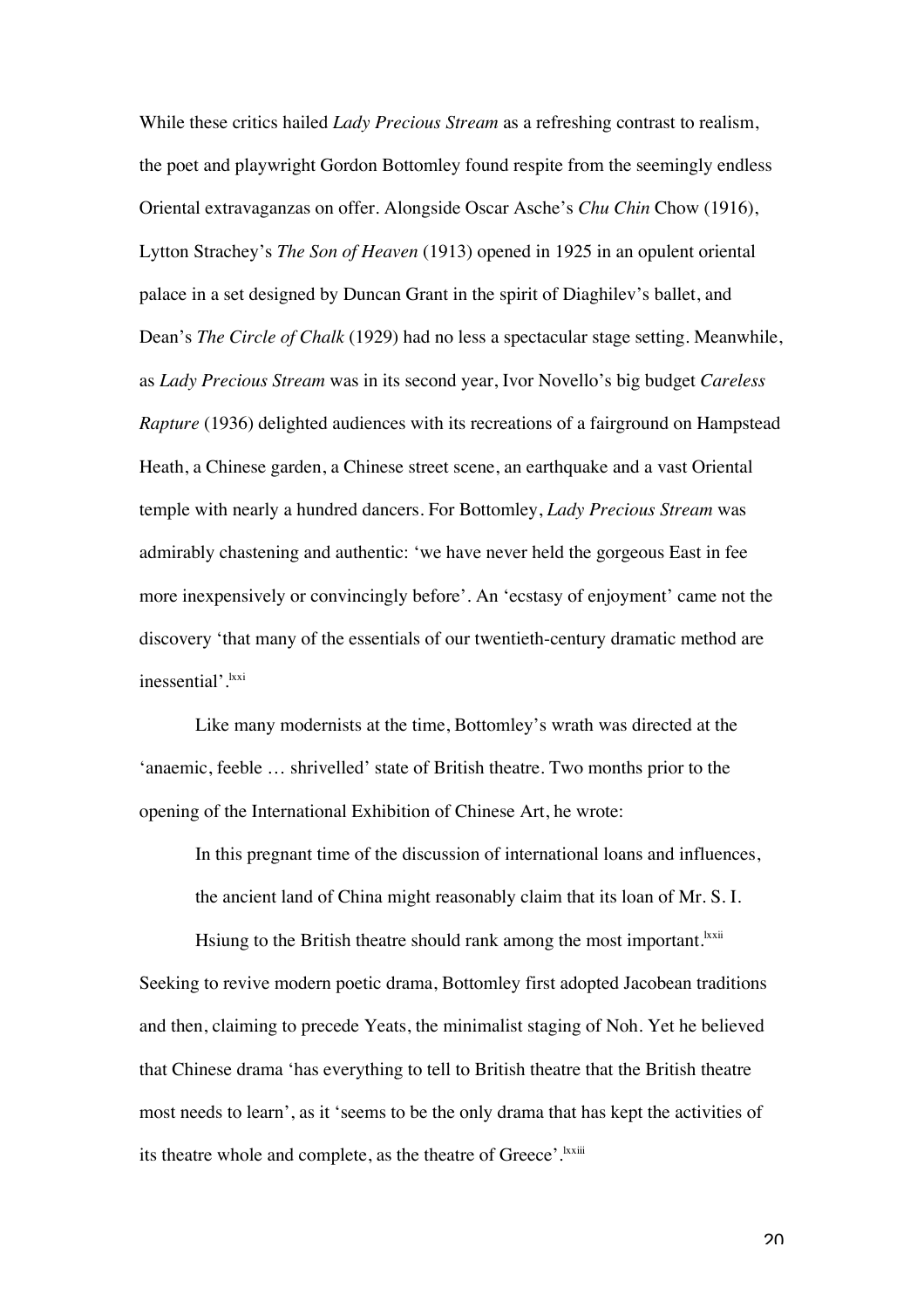Infused with nostalgia for the lost unity of the past, the parallels drawn between Chinese, Elizabethan, and Greek drama allowed *Lady Precious Stream* to mark the way forward for British theatre, by returning it to the apparent simplicities and certainties of its own past.

If such perspectives contained China within an unchanging past, others dovetailed more neatly with Chinese attempts to use that past to found a modern national identity. Upturning primitivist assumptions, China could be constructed as the ultimate modern, avant-garde, other. One critic declared that the use of property men and symbolic scenery in *Lady Precious Stream* placed: 'the Chinese Theatre ahead of the most advanced producers in the West'. <sup>Ixxiv</sup> Others drew comparisons between the play and productions by Compagnie des Quinze, a progenitor of modern avant-garde theatre. At a time when the film industry began to threaten the stage, *Lady Precious Stream* even competed with new cinematic technologies – 'untrammelled by scenic changes, unimpaired by limitations of space, the imagination of the audience is directed across limitless space that even the cinema could not equal'.<sup>kxv</sup> While the Bloomsbury core remained unenamoured by Hsiung's modernised Chineseness, Michael Sayers, a protégé of Eliot and theatre reviewer for his literary magazine *The Criterion*, singled out *Lady Precious Stream* alongside Eliot's *Murder in the Cathedral* as the only noteworthy plays of 1935:

The cinema couldn't do them ... They were successful because they indicated to the public the existence of an art … which had seemed almost on the verge of extinction. I mean, of course, the art of theatre.<sup>kxvi</sup>

Although excited by *Lady Precious Stream*'s apparent modernism, many tended to attribute this to Price: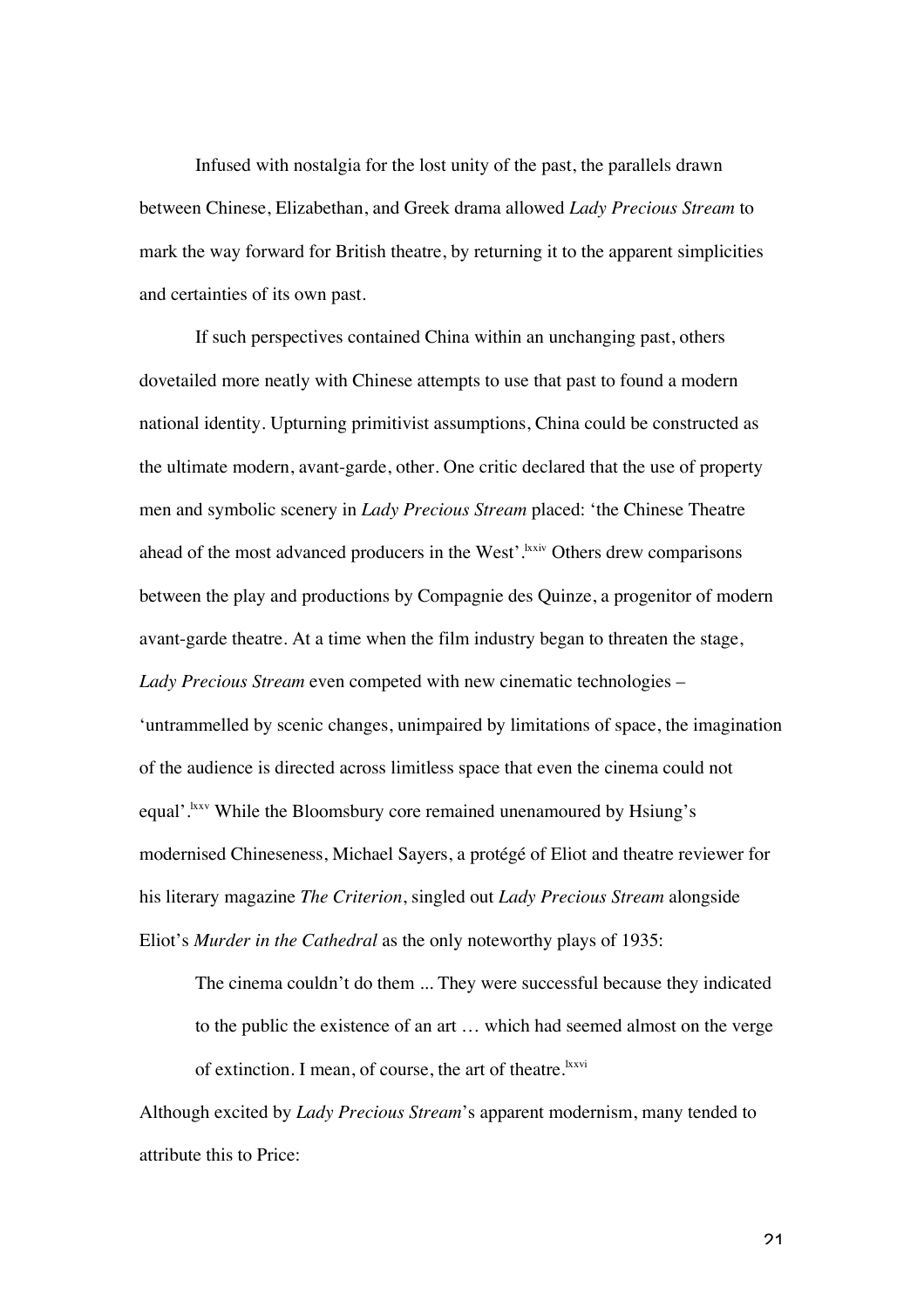Miss Price, I repeat, has not relied upon mere novelty. What she has done is to introduce to audiences, whose tastes are debauched by the realism now in vogue, the beauty of convention, and therefore of order, in art … Her stage is what every stage essentially should be… The mind delights in its new found liberty to imagine, and the eye gives it just enough ground for invention. We are free.

When Hsiung is mentioned, it is only as Price's assistant – 'she has had the help of the author, Mr S.I. Hsiung', or his name sandwiched between 'Miss Price … and the actors'.<sup>lxxvii</sup> In another review proclaiming that *Lady Precious Stream* made 'a big step forward in the renaissance of the theatre', Hsiung's role was again obliterated, while 'Price and her company … earned not only the admiration but the gratitude of all lovers of the beautiful art of the stage'.<sup>kxviii</sup> Paradoxically *Lady Precious Stream* could point the way forward for British theatre, either by leading it back to its own apparently pristine past or by taking it beyond the imaginable future. Its modernism, however, could not be attributed to Hsiung.

#### **Conclusion**

Despite changing relations between Britain and China in the first decades of the twentieth century, as Britain's imperial might was weakening and as China made its entrance into world affairs, the British love affair with *chinoiserie* did not necessarily radically alter racial and colonial attitudes towards the Chinese. China's diplomatic attempts to construct a modern national identity via its ancient past contributed to the vogue for things Chinese but coincided with a British recourse to Cathay as a vehicle through which to reinstate an increasingly fragile imperial identity. Although exhibitions of Chinese people, popular in the nineteenth century, were no longer held,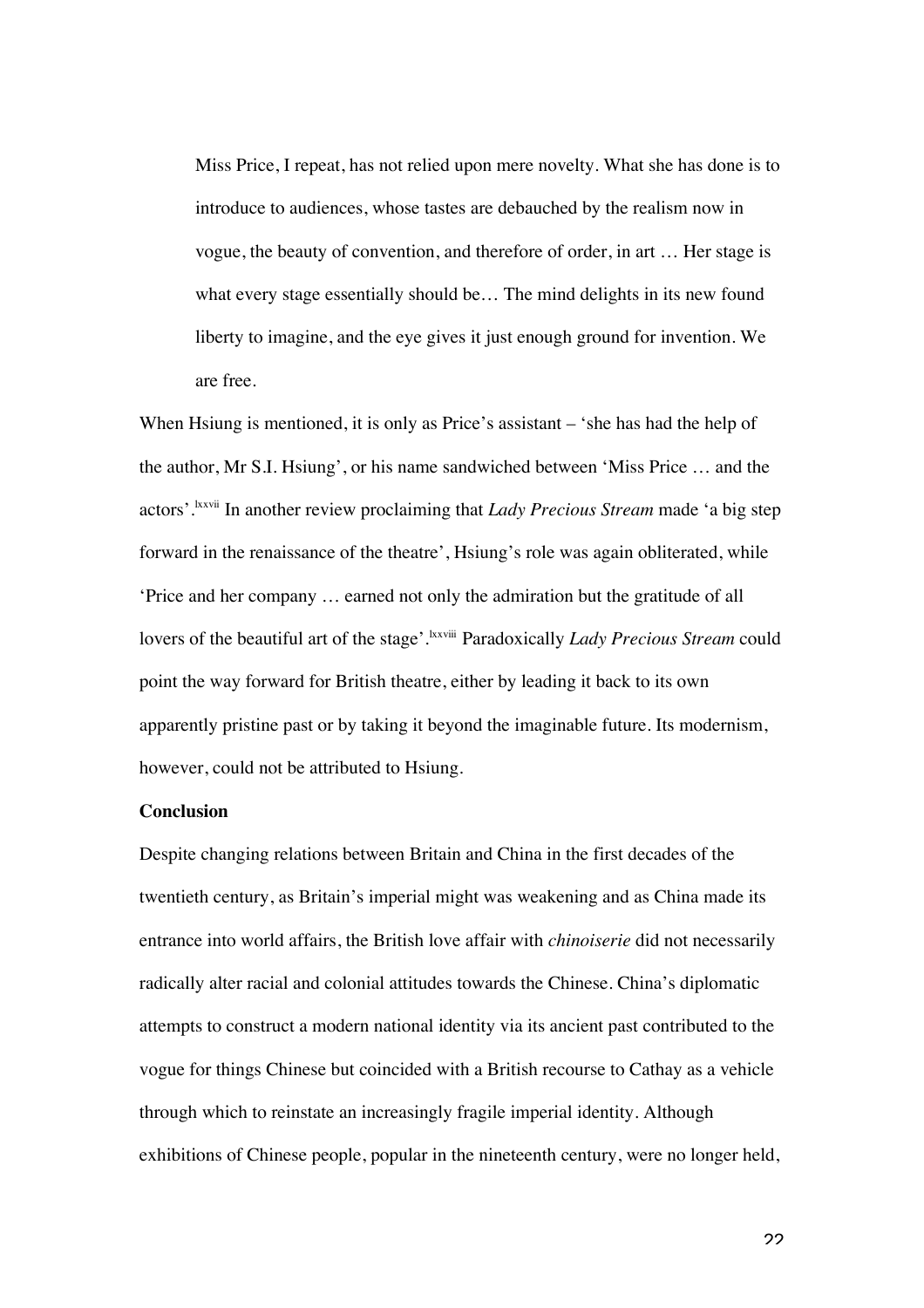*chinoiserie* plays in yellowface tradition and *chinoiserie* fashions for Chinese dress, objects, and performances contributed to the prolongation of the consumption of Chinese things and people as exotic curios in new social spaces.

As the first play written by a Chinese playwright to be staged in Britain, *Lady Precious Stream* marked a new moment for British theatre, but its production in fact worked to maintain the status quo. Not only was Hsiung dissuaded from presenting China to British audiences through a modern realist play, but his challenge to *chinoiserie* fantasies of China via a modern adaptation of 'an old Chinese play' became coopted by an institution that was otherwise known for disseminating innovations in theatre. In producing *Lady Precious Stream*, the People's National Theatre was celebrated for its modernist experimentations with non-naturalistic stage conventions. Yet, tapping into a widespread interests among the British for things Chinese, its extensive use of *chinoiserie* in fact upturned the non-naturalistic conventions of *Lady Precious Stream* and provided audiences with another opportunity to consume a purportedly realistic representation, authenticated by Chinese things, of that strange land known as Cathay.

*Lady Precious Stream* was variously enjoyed and disparaged as a piece of *chinoiserie* but also hailed as a highly moral and modern work of avant-garde art. Such apparently conflicting views shared similarities. Elite *chinoiseries* and the populist vogue for China intersected, in constructing and consuming not only objects, but also *Lady Precious Stream* and even Chinese people as *chinoiserie*. By attributing the play's moral and modernist import either to a static, generalised 'Chinese culture' or to Nancy Price, and in erasing Hsiung's attack on the Western Regions and his contestation of *chinoiseries*, such views excised the modern political, moral and creative agency of Hsiung and Chinese people more widely. British investments in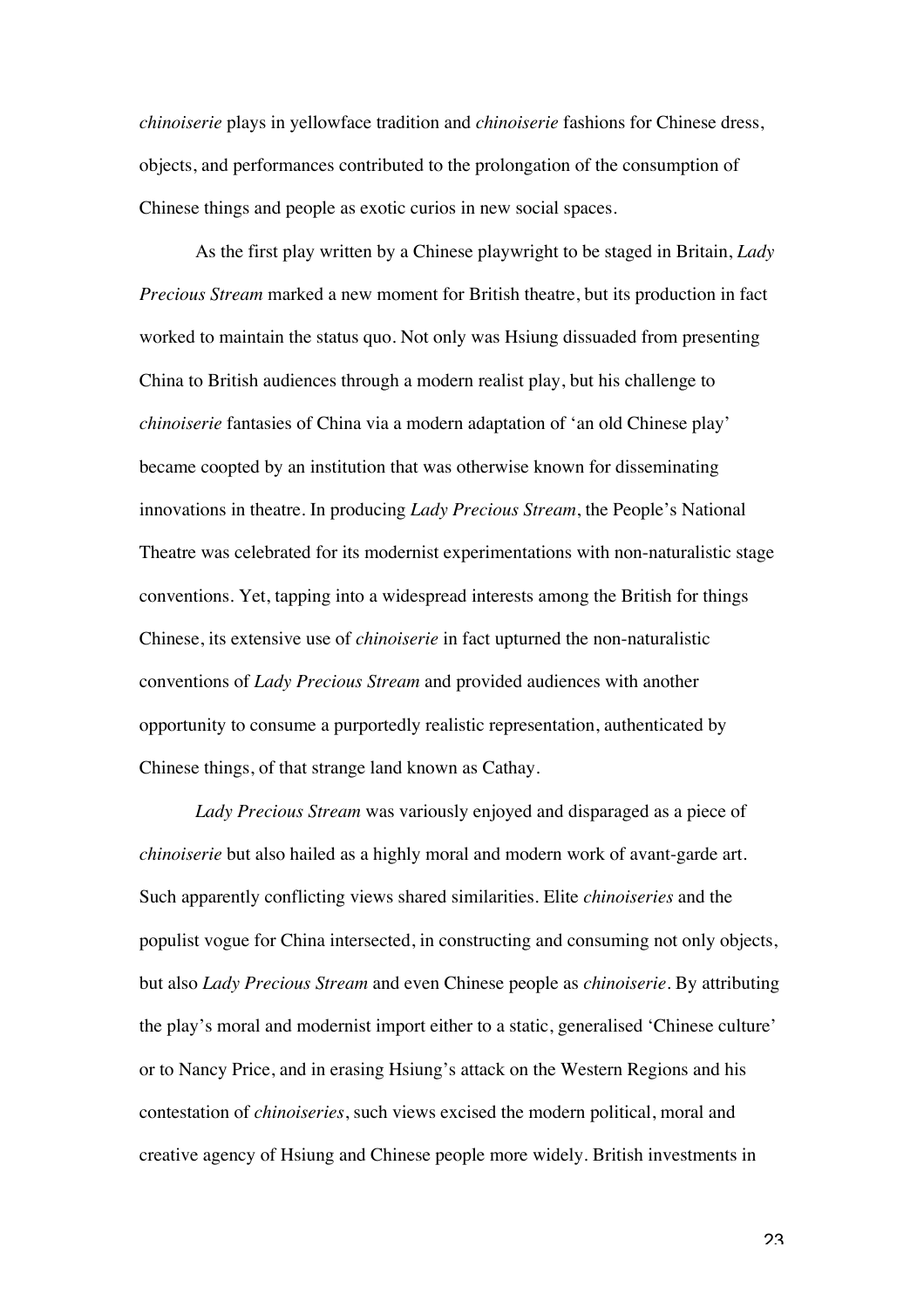fanciful visions of China were thus not purely aesthetic. Consequently, *chinoiserie*  can be understood not only as a term applied to objects or cultural forms in a Chinese style but as a practice and a mode of discourse that is constitutive of the racial formations of modernity. *Chinoiserie* not only shaped British modernism but was central to its racial politics. Despite the varied uses of *chinoiserie* in modernist culture, fashion and criticism, its darker side is apparent as its elite and popular expressions ultimately converged in serving to maintain the colonial and racial order by excising, not only from modernism, but also from modernity, the Chinese.

iv Cheng, F. T. (1951). *East and West: Episodes in a Sixty Years' Journey*, London: Hutchinson.

<sup>v</sup> *Times of Malaya*, 24 June 1935.

vi Tian, M. (2008). *The Poetics of Difference and Displacement: Twentieth-Century Chinese-Western Intercultural Theatre*, Hong Kong: Hong Kong University Press, p. 2.

 $\overline{a}$ i For further discussion of the play, see Yeh, D. (2014), *The Happy Hsiungs: Performing China and the Struggle for Modernity,* Hong Kong: Hong Kong University Press.

ii Porter, D. (2001), *Ideographia: The Chinese Cipher in Early Modern Europe*, Stanford: Stanford University Press, p. 136; Jacobson, D. (1993), *Chinoiserie*, London: Phaidon, p. 27; Witchard, A. (2009). *Thomas Burke's Dark Chinoiserie: Limehouse Nights and the Queer Spell of Chinatown*, Farnham: Ashgate, p. 4.

iii Xu, G. (2005). *China and the Great War: China's Pursuit of a New National Identity and Internationalization*, Cambride: Cambridge University Press, p. 147, 146.

vii Hsiung, S. I. (1934), *Lady Precious Stream: An Old Chinese Play Done into English according to Its Traditional Style,* London: Methuen, (hereafter LPS), p. 1.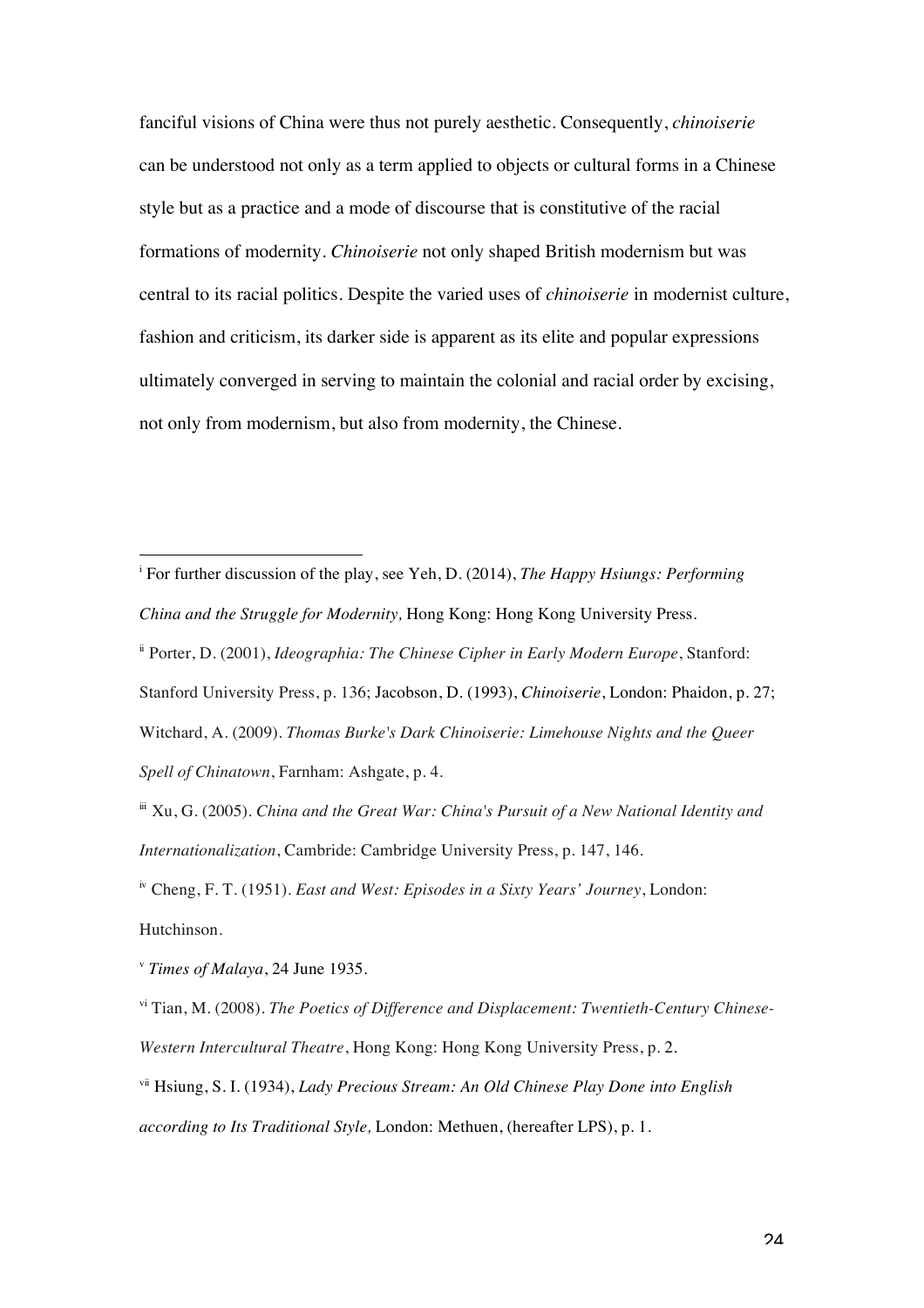l viii Shen, S. (2006), 'S.I. Hsiung's *Lady Precious Stream* and the Global Circulation of Peking Opera as a Modernist Form', *Genre*, 39(4), pp. 85–103.

ix LPS, p. 158.

 $x$  Ibid, p. 78.

xi Ibid.

- $xii$  Ibid, pp. 78, 162.
- $x^{iii}$  Ibid, pp. 82, 85.
- $xiv$  Ibid, p. 164.
- xv Hsiung, S. I. (1936), *Lady Precious Stream (Acting Edition),* London: Methuen, pp. 120– 121.
- xvi Wearing, J. P. (1996), 'Nancy Price, and The People's National Theatre, *Theatre History Studies*, *16*, pp. 71–89, p.71.
- xvii Ibid.; *North China Herald*, 17 February 1936.
- xviii *West Australian*, 18 November 1935.

xix See Abercrombie, L. (1934), 'Preface', *Lady Precious Stream*, London: Methuen, p. ix. xx Ibid.

xxi Hsiung, S.I. (1939), 'Afterthought', *Professor of Peking: A Play in Three Acts,* London:

Methuen, p. 174; letter from S. I. Hsiung to George Bernard Shaw, 9 March 1943, BL Add MS 50523, f. 42.

xxii *West Australian*, 18 November 1935; Hsiung, 'Afterthought', p. 167; *Times of Malaya*, 24 June 1935.

xxiii *PNT Magazine*, 1934, 1(13).

xxiv *West Australian*, 18 November 1935.

 $x$ <sup>xxvi</sup> LPS, pp. 1, 7.

xxvii *Sydney Morning Herald*, 1 August 1935.

xxv Chiang, Y. (1938/2002), *The Silent Traveller in London*, London: Signal Books, pp. 144– 145.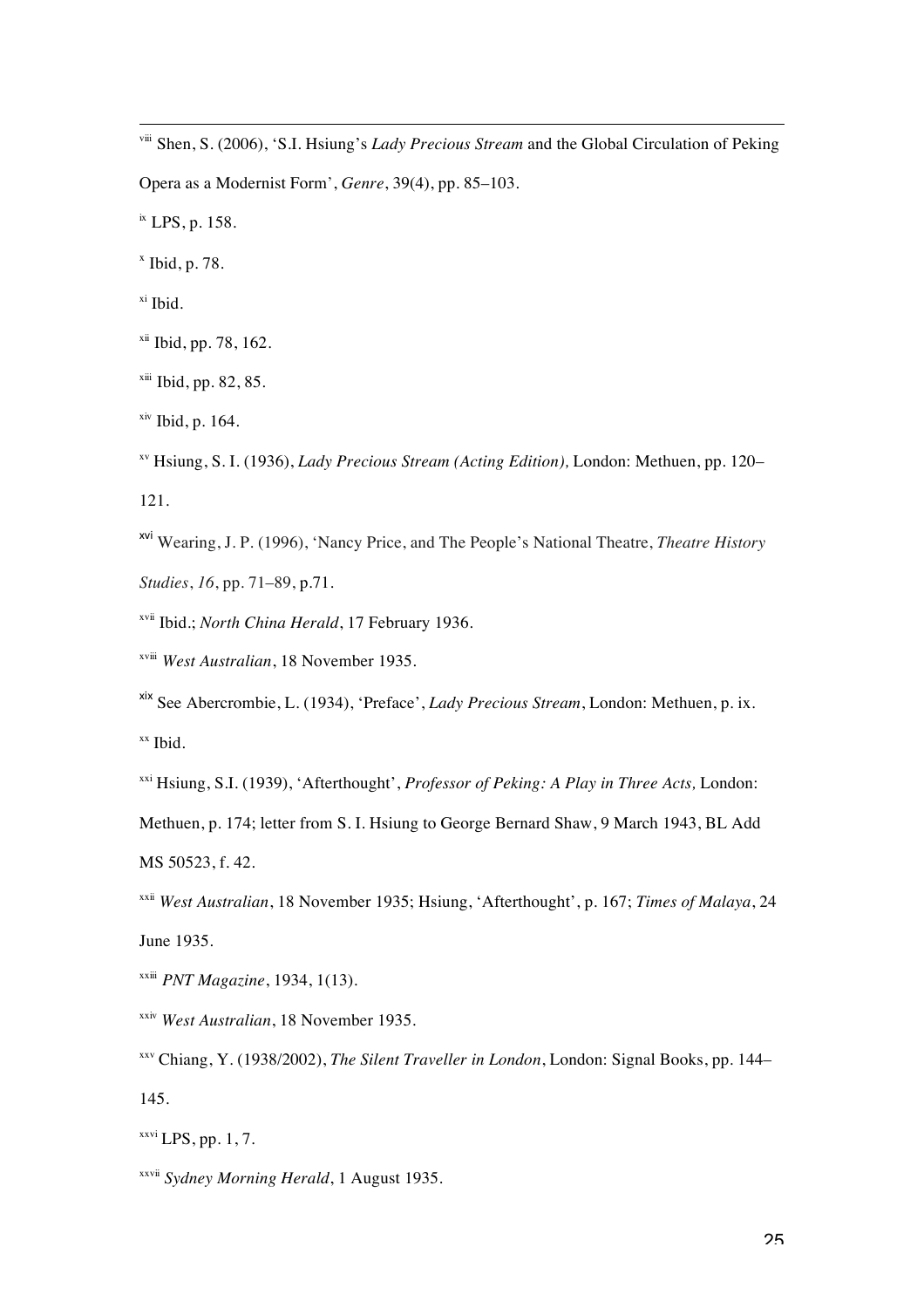xxviii *British Australian*, 23 May 1935.

l

- xxix *Sydney Morning Herald*, 1 August 1935.
- xxx Chiang, *London*, p. 144; Hsiung, 'Afterthought', p. 171.
- xxxi *Eastbourne Gazette*, 5 December 1935(?).
- xxxii Wilson, V. (2005), *Chinese Textiles.* London: V&A Publications.
- xxxiii *Bath Chronicle and Weekly Gazette*, 23 November 1935.
- xxxiv *Eastbourne Gazette*, 5 December 1935(?).
- xxxv *The Daily Telegraph*, 29 November 1934*.*
- xxxvi *PNT Magazine* January 1935, 2(1).
- xxxvii *Times of Malaya*, 24 June 1935.
- xxxviii Chinitz, D.E. (2003), *T.S. Eliot and the Cultural Divide*, Chicago: University of Chicago Press, p. 125.
- xxxix Letters from T. S. Eliot to S. I. Hsiung, 22 May 1935 and 20 November 1936. Hsiung Family Archive, Washington.

xl Denham, R. D. (ed.) (1996), *The Correspondence of Northrop Frye and Helen Kemp, 1932–*

- *1939*, Toronto: University of Toronto Press, pp. 568.
- xli *Sydney Morning Herald*, 1 August 1935.
- xlii *British Australian*, 23 May 1935.
- $x^{\text{Liii}}$  Cheang, S. (2008), 'Dragons in the Drawing Room: Chinese Embroideries in British
- Homes, 1860–1949, *Textile History*, 39(2), pp. 223–249, p.231.
- xliv *Daily Telegraph*, 15 May 1935; *Sydney Morning Herald*, 1 August 1935.
- xlv *The Daily Sketch,* 4 January 1935.
- xlvi *New Statesman and Nation*, 19 January 1935.
- xlvii *Play Pictorial*, 1935, 66(392), pp. 3–7.
- xlviii Priestley, J.B. (1950), 'Preface', *The Story of Lady Precious Stream*, London: Hutchinson.
- xlix *The Observer*, 18 July 1943.
- l Porter, *Ideographia*, pp. 136–139.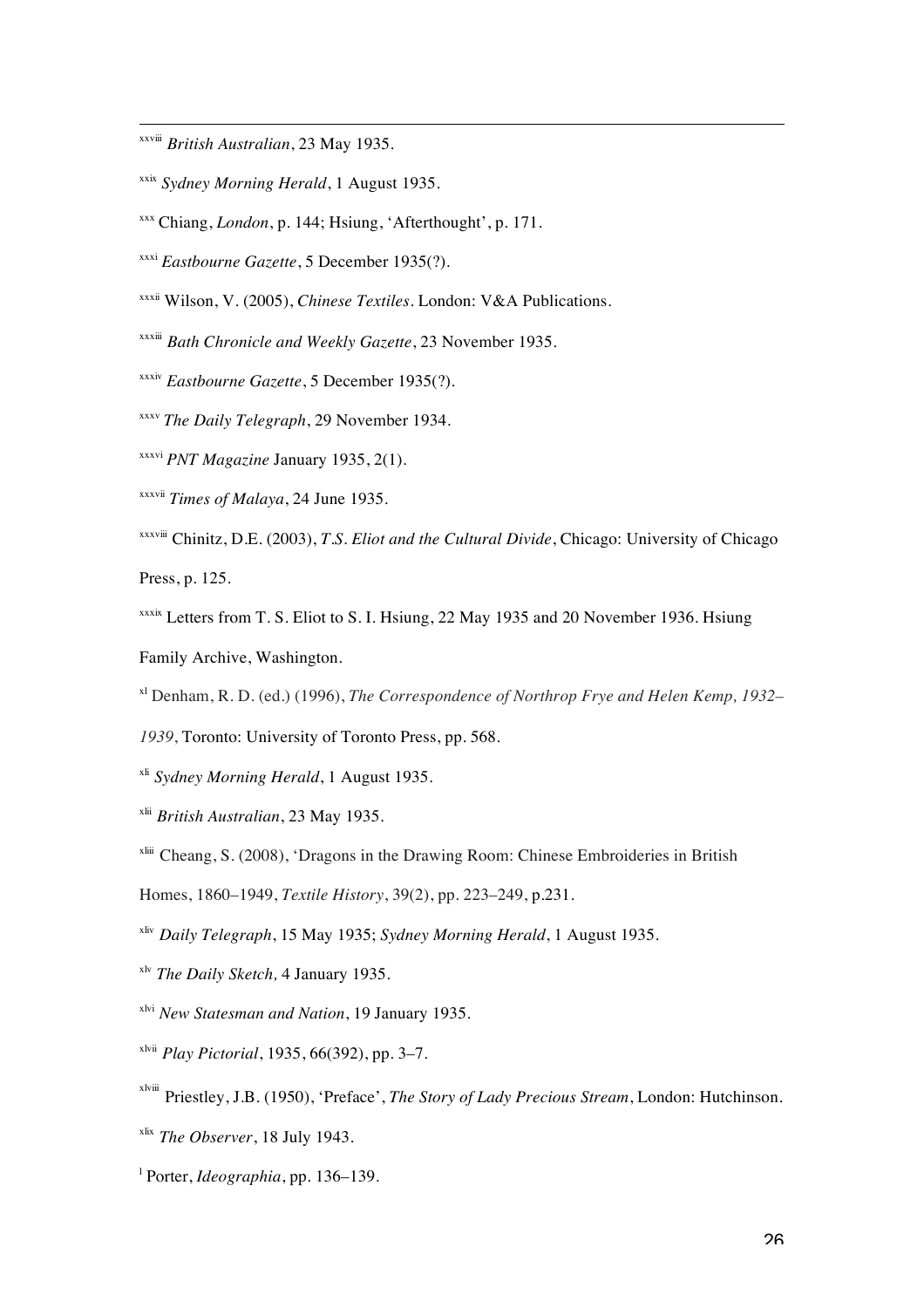li *Glasgow Herald*, 24 December 1946.

lii Oxbury, H. F. (2004), 'Smith, Ernest Brammah (1868–1942)', rev. *Oxford Dictionary of National Biography*, Oxford University Press.

[http://www.oxforddnb.com/view/article/37217, accessed 10 September 2013].

liii *The Times*, 29 June 1942.

l

liv *Eastbourne Gazette*, 5 December 1935(?).

<sup>1v</sup> Cheang, S. (2006), 'Women, Pets, and Imperialism: The British Pekingese Dog and

Nostalgia for Old China', *Journal of British Studies*, *45*(2), 359–387, p. 362.

lvi *News Chronicle London*, 2 May 1935.

lvii *Observer*, 21 April 1935.

lviii Letter from Freda Lingstrom to S.I Hsiung, 1 December 1951; *Honolulu Advertiser*, 16 June 1966.

lix *Observer,* 17 January 1935; unknown newspaper, 26 May 1936; *Fortnightly Review*,

December 1935.

lx *Play Pictorial*, 1935, 66(392), p. 5.

<sup>ki</sup> *Coventry Herald*, 31 October 1936.

<sup>lxii</sup> *Harrogate Advertiser*, 5 August 1936.

lxiii *PNT Magazine*, 1935, 2(2), p. 29.

<sup>kiv</sup> Ibid.

 $\frac{h}{k}$ <sup>lxv</sup> Cited Harbeck, J. (1996), 'The Quaintness and Usefulness of the Old Chinese Traditions:

The Yellow Jacket and Lady Precious Stream', *Asian Theatre Journal*, 13(2), pp. 238–247.

lxvi *The Observer,* 17 January 1935.

lxvii *Independent*, 19 January 1935.

lxviii *The Daily Telegraph*, 29 November 1934.

<sup>kix</sup> *Sunday Times*, 29 November 1934?

lxx *Morning Post*, 31 July 1936(?)